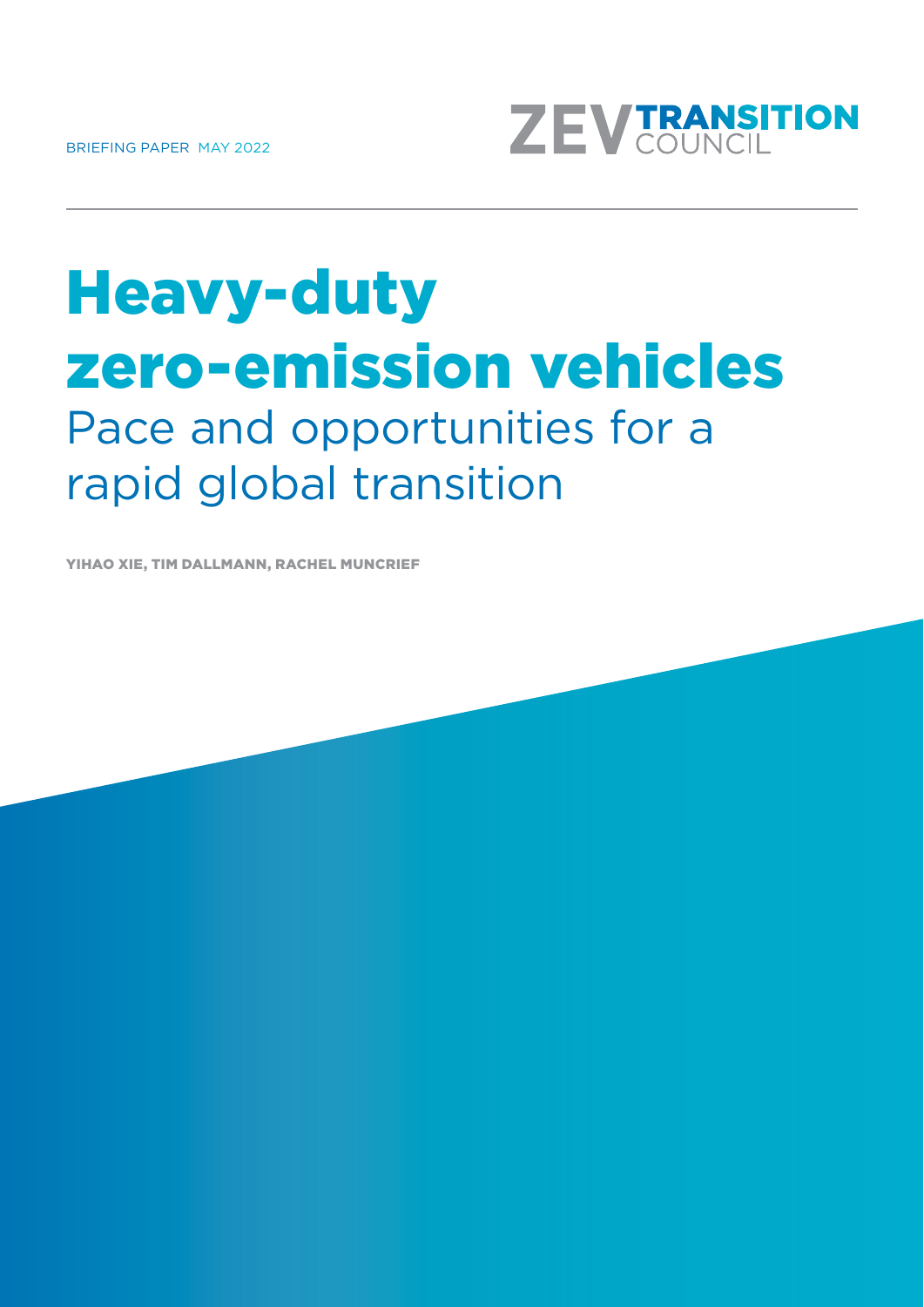The Zero Emission Vehicles Transition Council is an international forum focused on enhancing political cooperation on the transition to zero emission vehicles (ZEVs).

It brings together Ministers that represent over 50% of the global car market. Council members have agreed to collectively address some of the key challenges in the transition to ZEVs, enabling the transition to be faster, cheaper, and easier for all.

The Council will convene on a regular basis to discuss how to accelerate the pace of the global transition to ZEVs, to reduce emissions and help the global economy meet our goals under the Paris Agreement.

# **Acknowledgments**

This briefing was generously supported by Quadrature Climate Foundation. We are grateful to Arijit Sen, Felipe Rodríguez, Joshua Miller, and Ray Minjares for helpful views on earlier versions.

Prepared for the Zero Emission Vehicles Transition Council by the International Council on Clean Transportation. The views expressed in this paper are those of the authors and the ICCT, but do not necessarily reflect the views of individual members of the ZEVTC. For more information, contact **[communications@theicct.org](mailto:communications@theicct.org)**.

© 2022 International Council on Clean Transportation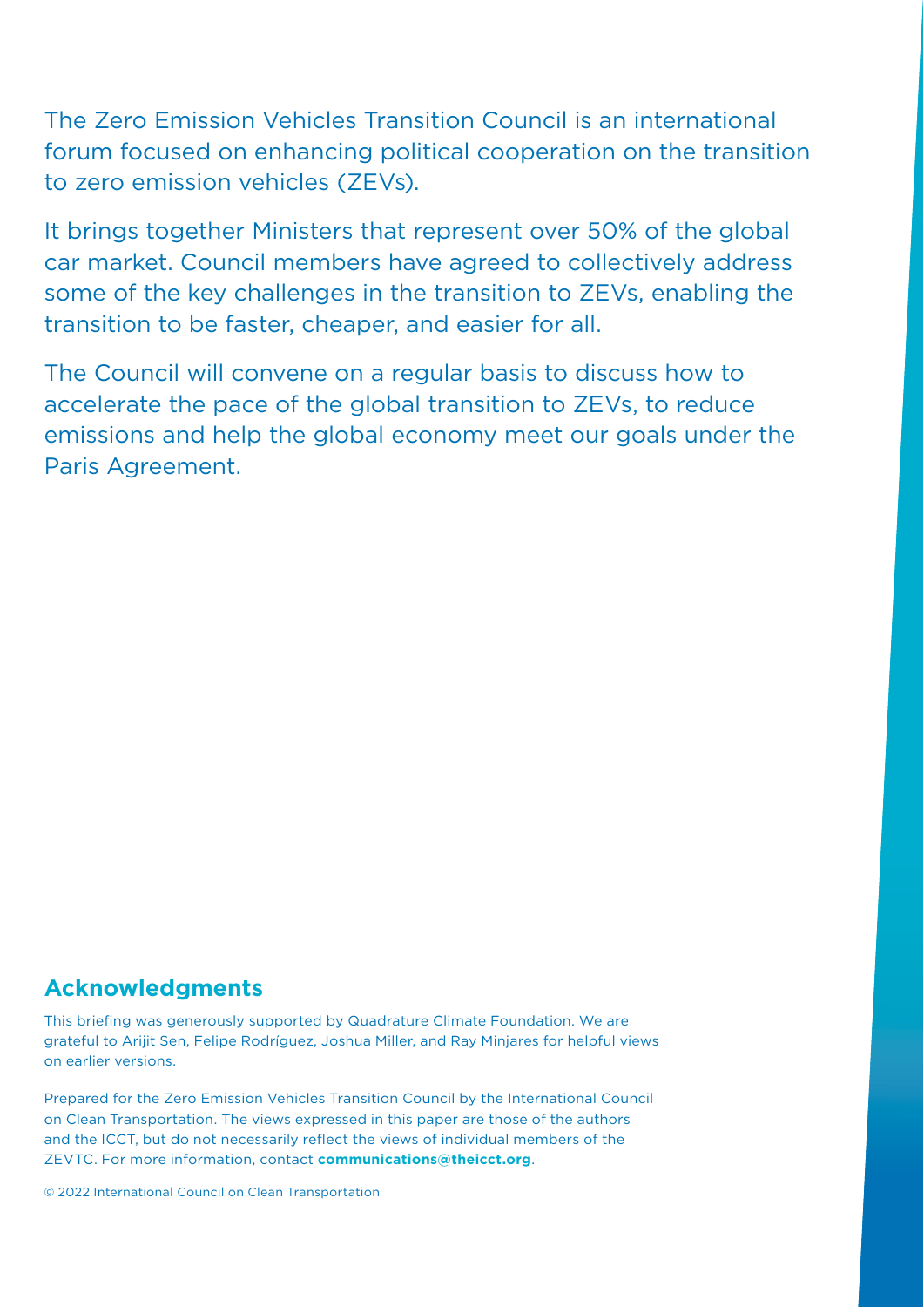# **Executive Summary**

Heavy-duty vehicles (HDVs) are the transportation sector's second largest source of greenhouse gas emissions and its largest source of air pollutant emissions globally. Given the large emissions footprint of HDVs, the Zero Emission Vehicle Transition Council (ZEVTC), whose membership represents countries accounting for about half of global vehicle sales and a quarter of global HDV sales, has identified these vehicles as a high-priority area of focus.

This paper reviews and summarizes the latest information on the pace of transition required for the HDV fleet to align with climate targets, the feasibility of such a transition given the latest data on technology availability and cost, potential pathways for adoption in various HDV segments, and high-priority policies and measures that governments would ideally adopt.

Key takeaways from this paper are as follows:

**An accelerated global transition to ZEVs could reduce road transport CO2 emissions 73% by 2050 compared to 2020 levels.** Transitions to HD ZEVs represent approximately half of this emissions reduction potential. Achieving this level of ambition for the HDV sector would yield cumulative CO<sub>2</sub> emission reductions of 47.5 billion tonnes between 2020 and 2050.

**The ZEV share of global HDV sales needs to rise to 45% by 2030, and to nearly 100% no later than 2040, if the transportation sector is to fulfil its emission reduction responsibilities in line with Paris Agreement goals.** The needed pace of transition varies across individual HDV segments; greater ambition is required for segments, like buses, where zero-emission technology is commercially available and cost-effective.

**A rapid transition to zero-emission HDVs will have significant global health benefits.**

Among G20 economies, actions to ensure that all new HDVs are either ultra-low or zero-emission could avoid 3 million premature deaths through 2050, equivalent to 5 trillion USD in health benefits. The magnitude of these benefits would be greater with an accelerated transition to HD ZEVs.

**Commercial availability and cost of ownership projections demonstrate that 45% zero-emission HDV sales in 2030 and 100% sales in 2040 are feasible goals for ZEVTC countries.** Urban buses, urban delivery vehicles and short-haul tractor trailers are three HDV segments poised for early HD ZEV adoption. HD ZEVs in these segments are, or are projected to become, cost-competitive and commercially mature, and can reach 100% sales as early as 2030 and no later than 2035 in ZEVTC countries.

#### **Effective design of national policy in five key areas—target-setting, regulations, incentives, infrastructure, and fleet purchases—is needed to accelerate the transition to HD ZEVs.**

*Target setting*. Overarching political statements should be used to set HD ZEV sales targets that align with climate goals, are legally binding, are unambiguous, and drive greater ambition for vehicle segments whose ZEV market is more advanced. For ZEVTC members, HD ZEV sales share targets of 45% by 2030 and 100% no later than 2040 would align with Paris Agreement goals.

*Regulations*. Legally-binding vehicle regulations should drive the adoption of zeroemission technology; require, through the use of long-term targets, that manufacturers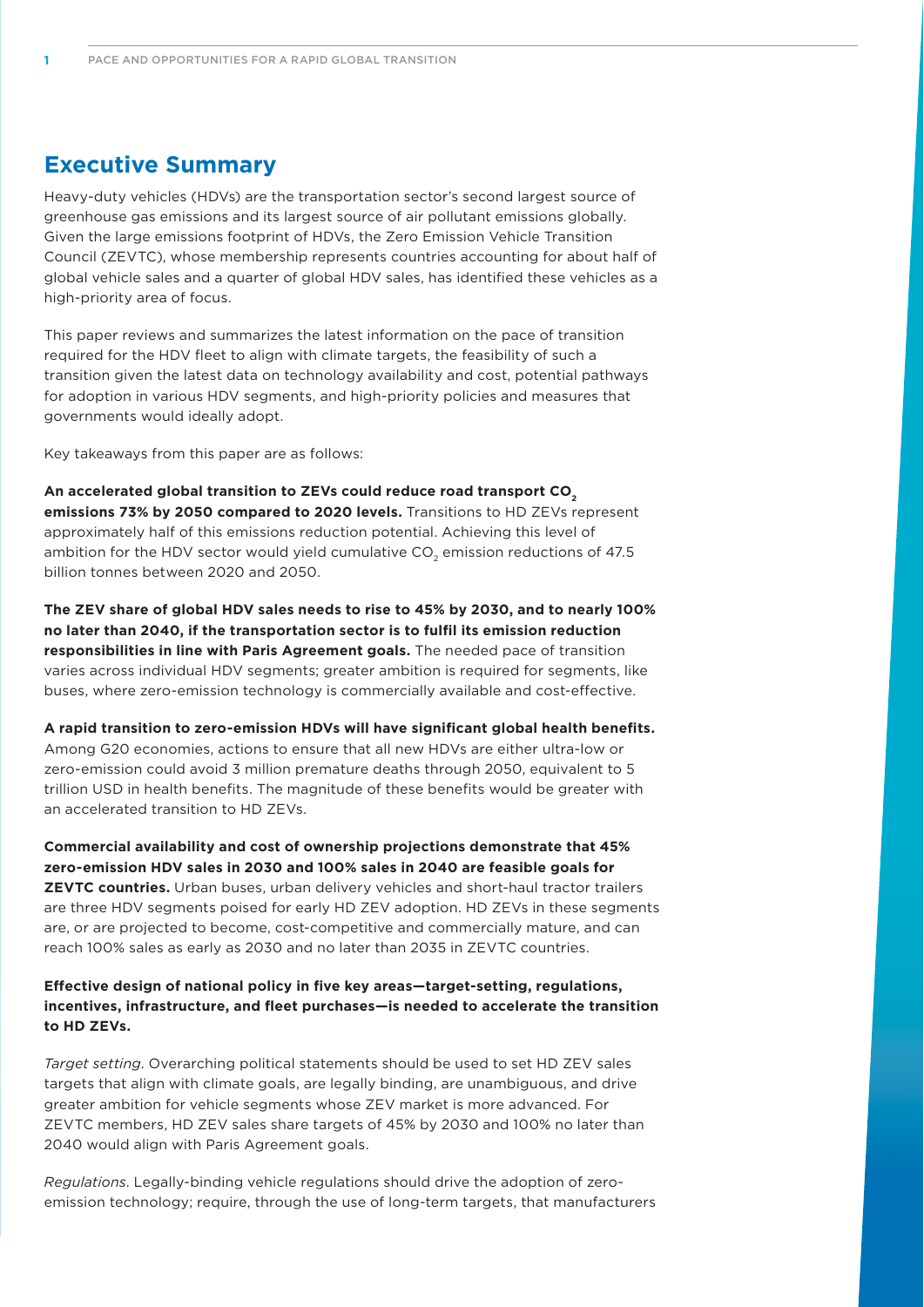produce an increasing number or percentage of HD ZEVs each year; recognize differences in cost, emission footprints, and technology readiness among vehicle segments; and use allowances judiciously, to minimize their dilution of a regulation's impact. HD ZEV regulations should align sales requirements for individual vehicle segments with phase-out targets.

*Incentives*. Fiscal incentives such as purchase subsidies and tax deductions bring forward the parity date for total cost of ownership. Incentive programs should be tailored to close segment-specific gaps in cost parity, have a revenue-neutral source of funding, and undergo regular review and revision to reflect technology development and cost changes.

*Infrastructure*. Governments are well-positioned to coordinate among stakeholders and to lead the development of infrastructure roadmaps, ensuring that build-outs align with vehicle electrification targets. Governments should set policies to incentivize private sector investment while targeting public sector investment strategically where it is most needed in the early stages of market development.

*Fleet purchase requirements*. Fleet purchase requirements create market demand for zero-emission products that can further drive the supply of HD ZEVs, and should be applied to public fleets of buses and trucks as well as large private fleets, to spur the transition to HD ZEVs. Purchase requirements should be aligned with targets and regulations for individual HDV segments.

# **Introduction**

The purpose of this paper is to demonstrate the need for a rapid shift to HD  $ZEV<sup>1</sup>$ technology in markets across the world, summarize the benefits and feasibility of such a shift, and describe the enabling policies that can bring it about. Its particular focus is on the ZEVTC markets. The paper offers three guiding questions for governments seeking to transition their country's HD fleet to ZEVs:

- 1. What pace is required for the transition, given the urgent demands set by global climate targets?
- 2. Can the required technologies be deployed in the identified timeframe?
- 3. How can policies be effectively designed to support the needed pace of transition?

The focus of this paper is on zero-emission technologies—battery-electric and fuel cell electric powertrains—that produce no tailpipe emissions of GHGs and for which lifecycle analysis has shown the potential for deep well-to-wheel GHG emission reductions relative to vehicles powered by combustion engines burning fossil-fuels. 2

See the Glossary for a definition of terms.

<sup>2</sup> ICCT HDV life-cycle assessment report in preparation.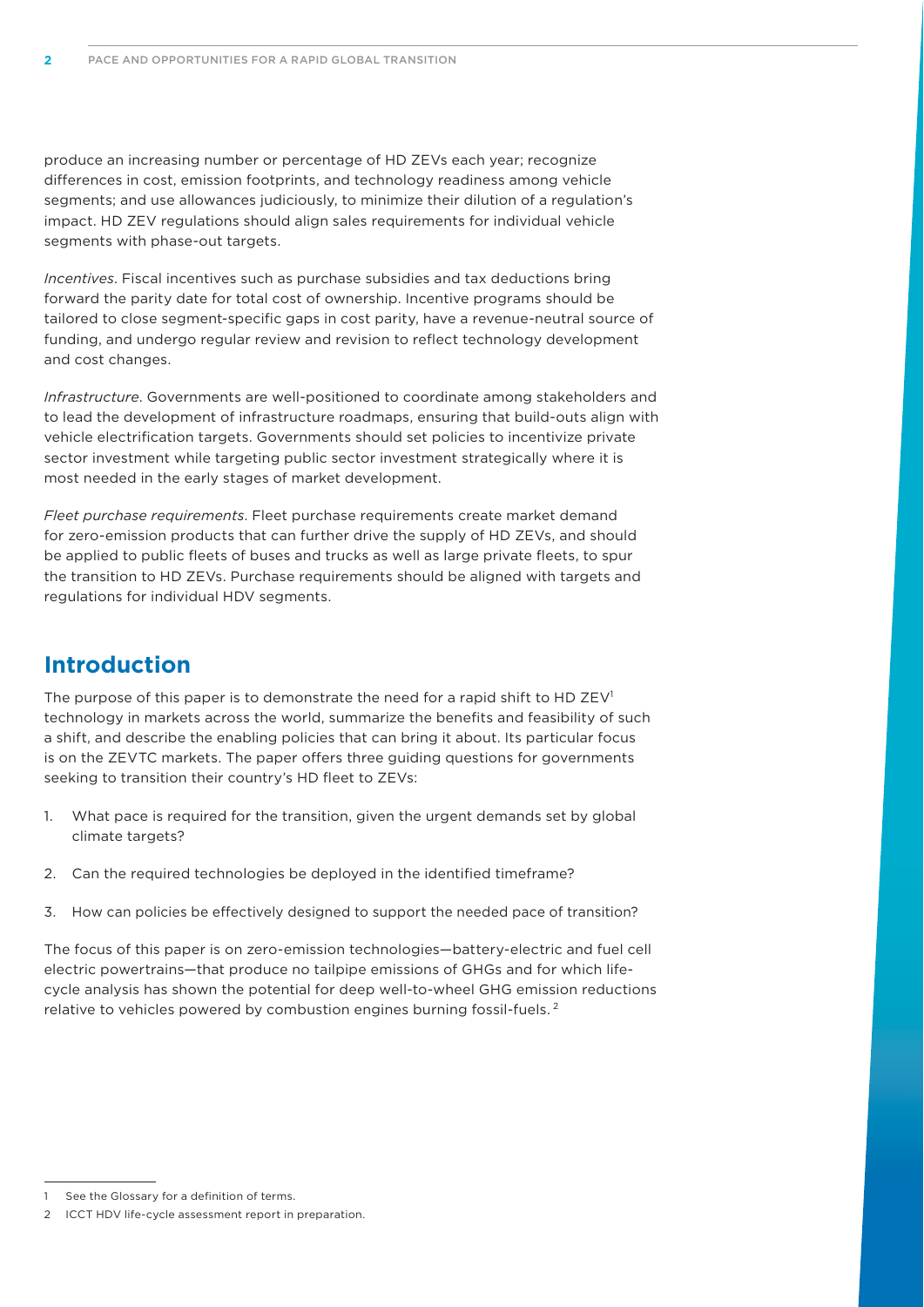# **The pace of the HD ZEV transition needed to align with climate targets**

ICCT performed a detailed modelling exercise to determine the CO<sub>2</sub> emission reductions of an accelerated transition of the world's vehicle fleet to ZEVs. The exercise also considered what is feasible in terms of technology deployment.<sup>3</sup>

## **Road transport CO<sub>2</sub> emission pathways**

The results of the modelling exercise are summarized in Figure 1. It shows that in the absence of new policy action, CO<sub>2</sub> emissions from global road transport (including cars, vans, trucks, and buses) are projected to increase by 32% over the next three decades (red line). This outcome is far from what is needed to help stabilize the climate: If the road transport sector is to reduce its emissions to a level consistent with a temperature cap of 2°C (yellow line), emissions must stabilize by 2030, decrease by 29% by 2040, and fall further, by 60%, by 2050. Hewing to a  $1.5^{\circ}$ C compatible pathway is still tougher: Emissions must decrease by 40-60% by 2030 and by 80-90% by 2040, settling at near-zero by 2050 (green wedge).



Figure 1. Global WTW CO<sub>2</sub> emissions from cars, vans, trucks, and buses compared to 1.5°C and 2°C compatible emissions pathways. Source: Sen and Miller (2022).

## **CO2 emission benefits of an accelerated global ZEV transition**

Figure 1 shows that vehicle policies announced or proposed by governments in major markets (purple wedge) leave road transport's emissions well above the levels needed

<sup>3</sup> Arijit Sen and Josh Miller, "Emissions reduction benefits of a faster, global transition to zero-emission vehicles," (ICCT: Washington, DC, March 8, 2022) [https://theicct.org/publication/zevs-global-transition](https://theicct.org/publication/zevs-global-transition-benefits-mar22/)[benefits-mar22/](https://theicct.org/publication/zevs-global-transition-benefits-mar22/). Additional details of modeling assumptions and scenarios available in Appendix A.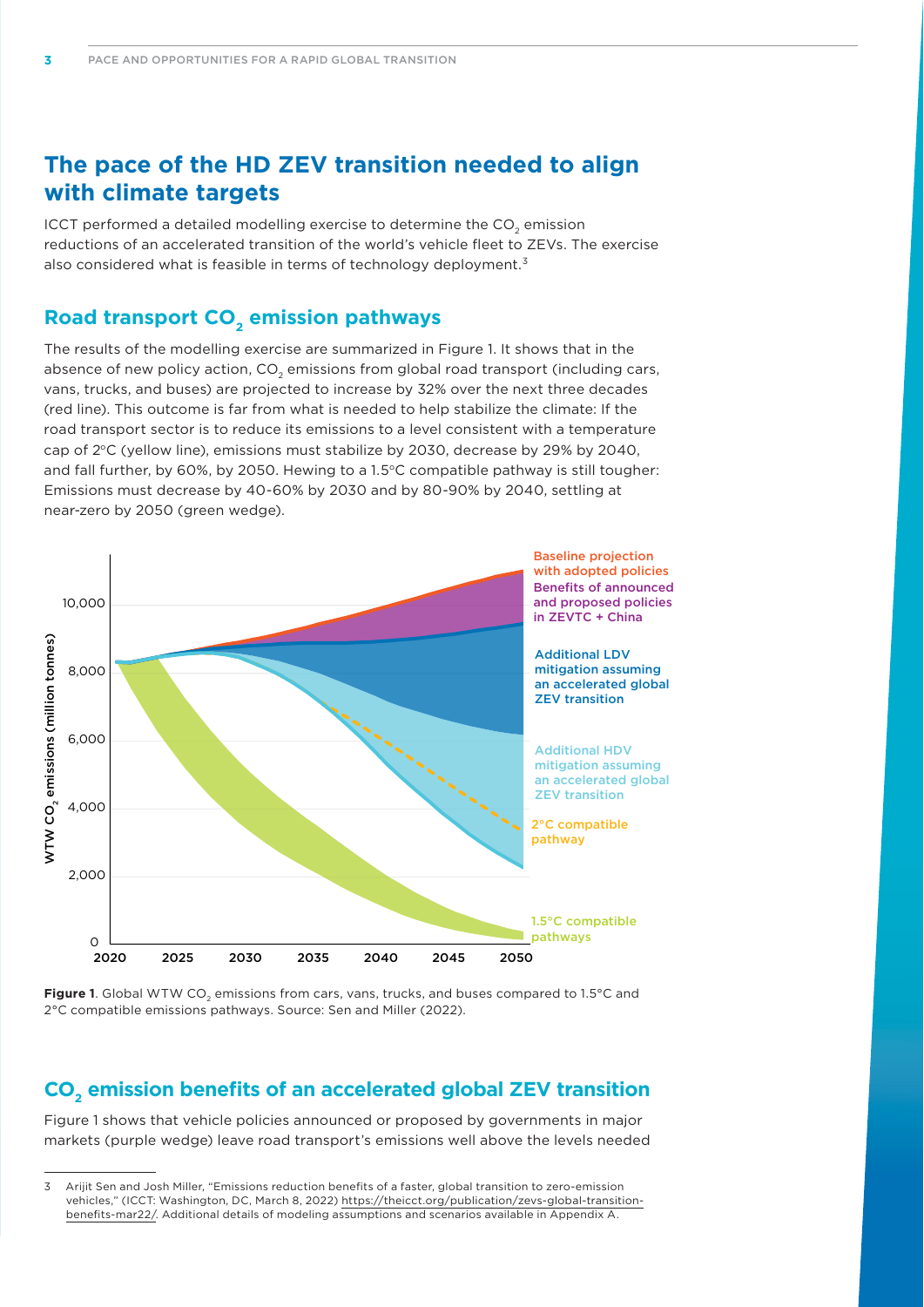to contribute to climate stabilization. In fact, emissions under the "announced and proposed" scenario are projected to *increase* over the next 3 decades, by 14%. By contrast, an accelerated transition of on-road vehicles (light and heavy alike) to ZEVs (blue wedges) could reduce  $CO<sub>2</sub>$  emissions 73% by 2050—slightly below a 2 $\degree$ C pathway, but still well short of the preferred 1.5°C pathway. HDVs account for about half of the emissions reduction (light blue wedge) in the accelerated transition scenario.

Transitioning new HDV sales to ZEVs is not, by itself, sufficient to align with a 1.5°C pathway: for this, additional measures would be required, such as maximizing fuel efficiency of any remaining internal combustion engine vehicles entering the market, and accelerating the pace of fleet renewal. However, transitioning new HDV sales to ZEVs, if pursued comprehensively and aggressively, could help to reduce transport emissions to a level consistent with a  $2^{\circ}$ C scenario.

## **Pace of HD ZEV transition needed to align with Paris Agreement goals**

Table 1 shows HD ZEV sales shares, segmented by vehicle type and by year, that are required for ZEVTC members to align with a below-2°C pathway. For example, by 2030, 75–90% of bus sales in ZEVTC markets should be ZEVs (the range accounts for the fact that not all ZEVTC markets are poised to transition at the same pace), and all bus sales should be ZEVs by 2040. For ZEVTC members as a whole (bottom row), alignment with Paris Agreement goals requires achieving a ZEV sales share for new HDVs of at least 45% by 2030 and nearing 100% by 2040.

ZEVTC members' ambitious HD ZEV targets would not only be a powerful signal, but would also offer policy ideas, regulatory lessons, and technological solutions to the rest of the world, including to emerging and developing markets that will also play an important role in limiting warming to well below  $2 \degree C$ . ZEVTC Regional Dialogues and International Assistance Taskforce meetings will be important venues for identifying areas of collaboration to overcome barriers to accelerated ZEV transitions in developing countries, including for HDVs, and coordinating technical and financial development assistance to ensure a global transition. Such collaborative venues would also help emerging markets and developing economies (EMDEs) avoid getting locked into polluting technologies that are rapidly becoming obsolete.

**Table 1.** HD ZEV sales shares required, by year, for ZEVTC members to align with Paris Agreement goals

| <b>Vehicle type</b>                                               | 2025         | 2030    | 2035     | 2040     | 2045 |
|-------------------------------------------------------------------|--------------|---------|----------|----------|------|
| Bus (>3.5 tonnes)                                                 | 7%-30%       | 75%-90% | 90%-100% | 100%     | 100% |
| Medium truck (3.5 to 16 tonnes)                                   | $3\% - 12\%$ | 40%-50% | 75%-90%  | 100%     | 100% |
| <b>Heavy truck (&gt;16 tonnes)</b>                                | $2\% - 9\%$  | 30%-41% | 60%-75%  | 90%-100% | 100% |
| <b>All HDVs (sales-weighted</b><br>average per country)           | $3\% - 12\%$ | 40%-56% | 69%-83%  | 94%-100% | 100% |
| <b>All HDVs (sales-weighted</b><br>average for all ZEVTC members) | 4%           | 45%     | 76%      | 97%      | 100% |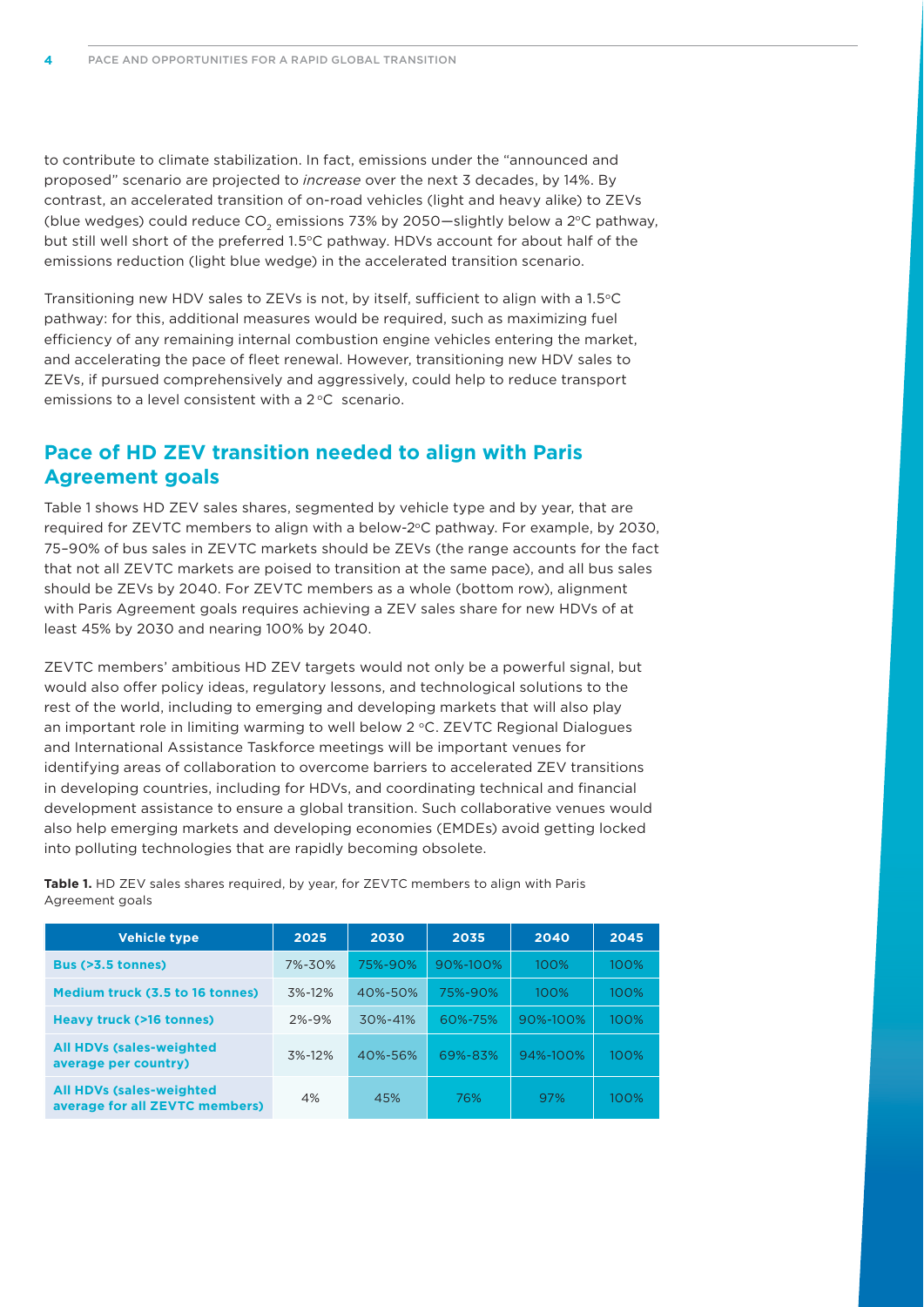## **Health benefits of a rapid transition to HD ZEVs**

An accelerated transition to HD ZEVs would yield immediate health benefits. The majority of HDVs on the road today are diesel-fuelled vehicles. Long-term exposure to diesel exhaust has been linked to lung cancer, stroke, heart disease, pulmonary disease, chronic respiratory illnesses, asthma, bronchitis, and other adverse health effects. In 2015, transportation tailpipe emissions were associated with 385,000 premature deaths from ambient fine particulate matter (PM<sub>2.5</sub>) and ozone pollution, equivalent to a societal cost of nearly 1 trillion USD per year.<sup>4</sup> On-road diesel vehicles were the greatest contributor, accounting for 47% of transportation-related premature deaths.

A recent analysis shows that among G20 economies, actions to ensure that all new HDVs are ultra-low emission or zero-emission could avoid 3 million premature deaths through 2050, equivalent to 5 trillion USD in health benefits.<sup>5</sup> The magnitude of these benefits would be greater still with an accelerated transition to HD ZEVs. Regional studies from the United States, European Union, and India have corroborated the large-scale air quality and health benefits of transitioning to zero-emission HDVs in ZEVTC markets.6 Addressing HDV pollution is also vital from an environmental justice standpoint, as evidenced in the United States, where diesel HDVs are consistently one of the largest sources of social disparity in  $PM_{2.5}$  exposure.<sup>7</sup> In EMDEs where highly polluting HDVs are used, HD ZEVs can help address the air pollution crisis affecting the health of residents.<sup>8</sup>

# **HD ZEV assessment: Technology readiness, commercial availability, cost**

Heavy-duty vehicles encompass a wide variety of vehicle types and applications. The technological development, commercial readiness, and cost-effectiveness of the various HDV segments are evolving at different paces. In the discussion below, we analyze these three dimensions, with particular emphasis on "first-mover segments" where near-term policy actions could hasten HD ZEV deployment.

<sup>4</sup> Susan Anenberg, Joshua Miller, Daven Henze, Ray Minjares, *A Global Snapshot of the Air Pollution-Related Health Impacts of Transportation Sector Emissions in 2010 and 2015*, (ICCT: Washington, DC, 2019), https://theicct.org/sites/default/files/publications/Global\_health\_impacts\_transport [emissions\\_2010-2015\\_20190226.pdf](https://theicct.org/sites/default/files/publications/Global_health_impacts_transport_emissions_2010-2015_20190226.pdf).

<sup>5</sup> Lingzhi Jin, Caleb Braun, Joshua Miller, Claire Buysse, *Air Quality and Health Impacts of Heavy-Duty Vehicles in G20 Economies*, ICCT: Washington, DC, 2021), [https://theicct.org/publication/air-quality-and](https://theicct.org/publication/air-quality-and-health-impacts-of-heavy-duty-vehicles-in-g20-economies/#:~:text=Air%20quality%20and%20health%20impacts%20of%20heavy%2Dduty%20vehicles%20in%20G20%20economies,-July%2022%2C%202021&text=On%2Droad%20diesel%20veh)[health-impacts-of-heavy-duty-vehicles-in-g20-economies/#:~:text=Air%20quality%20and%20health%20](https://theicct.org/publication/air-quality-and-health-impacts-of-heavy-duty-vehicles-in-g20-economies/#:~:text=Air%20quality%20and%20health%20impacts%20of%20heavy%2Dduty%20vehicles%20in%20G20%20economies,-July%2022%2C%202021&text=On%2Droad%20diesel%20veh) [impacts%20of%20heavy%2Dduty%20vehicles%20in%20G20%20economies,-July%2022%2C%20](https://theicct.org/publication/air-quality-and-health-impacts-of-heavy-duty-vehicles-in-g20-economies/#:~:text=Air%20quality%20and%20health%20impacts%20of%20heavy%2Dduty%20vehicles%20in%20G20%20economies,-July%2022%2C%202021&text=On%2Droad%20diesel%20veh) [2021&text=On%2Droad%20diesel%20vehicles%20are,significant%20near%2Dterm%20climate%20warming](https://theicct.org/publication/air-quality-and-health-impacts-of-heavy-duty-vehicles-in-g20-economies/#:~:text=Air%20quality%20and%20health%20impacts%20of%20heavy%2Dduty%20vehicles%20in%20G20%20economies,-July%2022%2C%202021&text=On%2Droad%20diesel%20veh).

<sup>6</sup> Phadke et al., "The 2035 Report: Transportation" Goldman School of Public Policy, (UC Berkeley, 2021); Eamonn Mulholland, Josh Miller, Caleb Braun, Lingzhi Jin, Felipe Rodríguez, *Quantifying the Long-Term Air Quality and Health Benefits from Euro 7/VII Standards in Europe* (ICCT: Washington, DC, 2021; Arjit Sen, Josh Miller, Anup Bandivadekar, Mukesh Sharma, Pavan Kumar Nagar, Direndra Singh, *Understanding the Air Quality and Health Impacts of Large-Scale Vehicle Electrification in India*, (ICCT: Washington, DC, 2021), [https://theicct.org/publication/understanding-the-air-quality-and-health-impacts-of-large-scale-vehicle](https://theicct.org/publication/understanding-the-air-quality-and-health-impacts-of-large-scale-vehicle-electrification-in-india)[electrification-in-india](https://theicct.org/publication/understanding-the-air-quality-and-health-impacts-of-large-scale-vehicle-electrification-in-india)/.

<sup>7</sup> Christopher Tessum, David Paollela, Sarah Chambliss, Joshua Apte, Jason Hill, Julian Marshall, "PM2.5 Polluters Disproportionately and Systemically Affect People of Color in the United States," *Science Advances*, April 28, 2021, [https://www.science.org/doi/10.1126/sciadv.abf4491.](https://www.science.org/doi/10.1126/sciadv.abf4491)

<sup>8</sup> Clive Cookson, "Almost All the World's Population Breathes Harmful Air, Says WHO," *Financial Times*, April 4, 2022, [https://www.ft.com/content/eb93b458-0bb2-4e93-ae5a-4da42e7bfe8d.](https://www.ft.com/content/eb93b458-0bb2-4e93-ae5a-4da42e7bfe8d)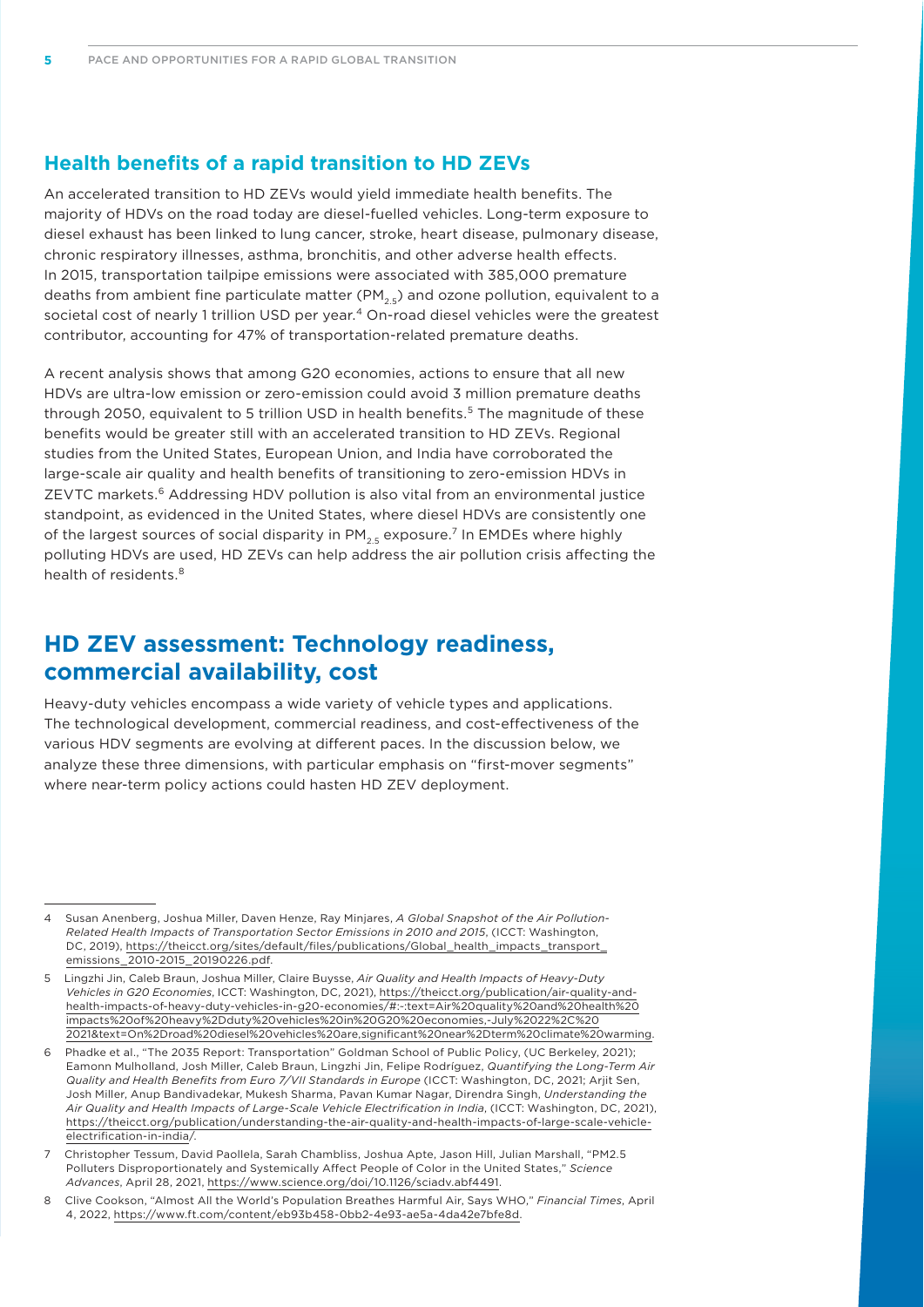## **First-mover HDV segments**

A number of HDV segments—buses, urban delivery vehicles, and short-haul tractor trailers—share common characteristics that suit them well for ZEV deployment today. These include predictable daily range and payload, return-to-base operations, reliable and dedicated parking, and suitability for applying innovative business models.<sup>9</sup>

As detailed in the following sections, the relatively mature state of the ZEV market for these segments suggests that a high level of ambition for an accelerated transition to ZEVs is warranted. **In ZEVTC markets, ZEV policies should be oriented toward achieving a 100% ZEV sales share for the urban bus segment by 2030 and for the urban delivery vehicle and short-haul tractor trailer segments no later than 2035.** Accelerated electrification of these segments will be necessary to achieve overall HD ZEV sales shares for ZEVTC members of 40% to 56% by 2030, and of near-100% by 2040, shares that our modelling shows are needed to align with Paris Agreement goals. In other parts of the world, the transition to HD ZEVs in these segments has also begun, and could conceivably unfold as quickly as in ZEVTC markets.

#### **Urban buses**

The HDV bus segment includes urban buses, school buses, minibuses and coaches, and accounts for between 5% and 35% of total HDV CO<sub>2</sub> emissions in ZEVTC markets (Appendix A). Urban buses make up the majority of the bus fleet in ZEVTC countries and represent between 0.6% and 27.0% of HDV sales in these markets (Table 2).

Urban buses are the HDV segment with the quickest and widest adoption of zeroemission technology to date. Their operational profile is a good fit for zero-emission technology: they carry predictable loads, operate on predefined routes, travel between 100km and 250km on a single journey, and have access to en route charging and, at trip's end, dedicated depot space for refuelling and recharging. School buses and shuttle buses also share these operational characteristics.

| <b>ZEVTC market</b>              | <b>2020 HDV</b><br>sales share | <b>ZEV share</b><br>in 2020 bus<br>sales | <b>TCO parity</b><br>year | <b>Market readiness</b>          |
|----------------------------------|--------------------------------|------------------------------------------|---------------------------|----------------------------------|
| <b>US (including California)</b> | 1.3%                           | 0.6%                                     | 2022-2025                 | Mature market                    |
| Canada                           | 0.6%                           | 1.7%                                     | 2022-2025                 | Mature market                    |
| <b>EU + UK + Norway</b>          | 8.9%                           | 6.4%                                     | 2022                      | Mature market                    |
| India                            | 14.6%                          | 0.6%                                     | 2022                      | Mature market                    |
| <b>Japan</b>                     | <b>NA</b>                      | <b>NA</b>                                | NA.                       | Small-scale<br>commercialization |
| <b>Mexico</b>                    | 13.5%                          | 5.3%                                     | 2030                      | Mature market                    |
| <b>Republic of Korea</b>         | 27.0%                          | 1.6%                                     | <b>NA</b>                 | Mature market                    |

**Table 2.** HDV sales shares, TCO parity year, and HD ZEV market readiness for urban buses

*Note:* Sales share for EU + UK + Norway, India, Mexico and Republic of Korea are for all bus types. Sales and TCO data for Japan not available. TCO parity year in Canada and market readiness are assumed to follow the US.

<sup>9</sup> Further details of the characteristics of first-mover segments are included in Appendix B. Accelerated transitions to ZEV technologies in these segments offer significant CO<sub>2</sub> emissions reduction potential. For example, the three segments account for half of total HDV CO<sub>2</sub> emissions in the United States. Catherine Ledna, Catherine, Matteo Muratori, Arthur Yip, Paige Jadun, and Chris Hoehne, "Decarbonizing Medium- & Heavy-Duty On-Road Vehicles: Zero-Emission Vehicles Cost Analysis," NREL, March 7, 2022, [https://doi.](https://doi.org/10.2172/1854583) [org/10.2172/1854583](https://doi.org/10.2172/1854583).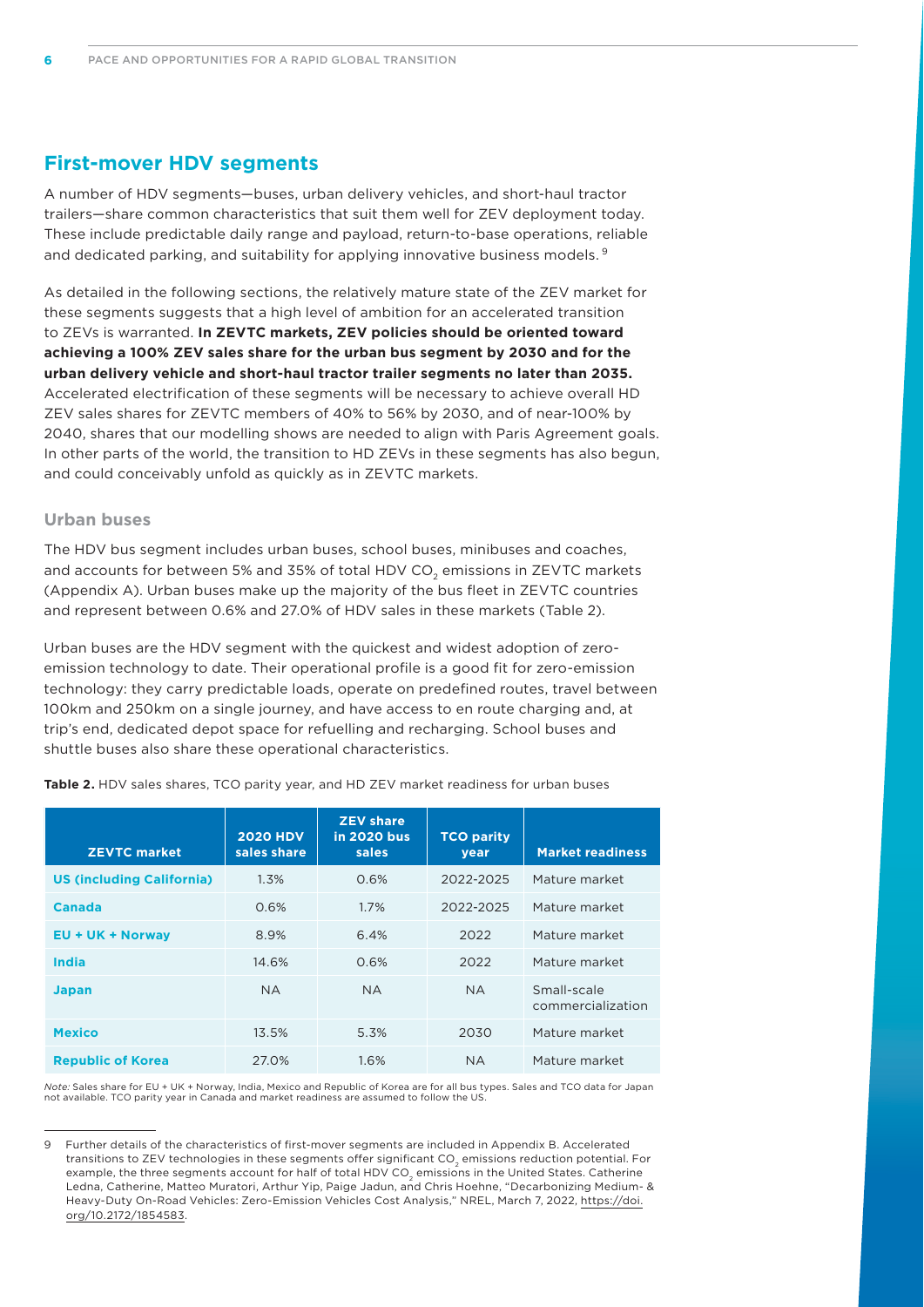The market for zero-emission urban buses in ZEVTC countries is mature. The mass adoption of zero-emission buses, which began in China in the mid-2010s, has spread to other markets, including ZEVTC members. In 2020, some 3,000 buses sold in ZEVTC markets were zero-emission, representing 2.6% of bus sales overall.<sup>10</sup> Zero-emission bus technologies are commercially available in all ZEVTC markets. As of 2022, a global database listed more than 40 manufacturers of zero-emission buses that collectively produced more than 100 different models.<sup>11</sup>

The development of the zero-emission bus market has made ZEV bus technologies a cost-effective alternative to ICE buses. For most markets where data is available, zero-emission buses are essentially cost-competitive, having achieved parity with ICE buses in terms of total cost of ownership (TCO), or being on track to achieve this by 2025 (Table 2). The high upfront costs of zero-emission buses are offset by operational savings over their lifetimes because of greater energy efficiency and lower maintenance costs; this has been demonstrated in analyses of ZEVTC member nations as different as India and the United States.<sup>12</sup> As battery and fuel-cell technologies evolve, the TCO of zero-emission buses is expected to continue to fall.

Zero-emission buses will be adopted more widely in the next decade across cities in ZEVTC markets as operators grow more comfortable with the technology and its operations. Kolkata, India plans to introduce 5,000 electric buses by 2030.<sup>13</sup> In Paris, France, operator RATP intends to procure more than 3,000 electric buses by 2025.<sup>14</sup> And the mayor of London has announced that all new transit buses in his city will be zero-emission, with 950 zero-emission buses already on the road or on order.<sup>15</sup>

Urban buses are experiencing the fastest transition to zero-emission in EMDEs as well; as of Feburary 2022, Latin American countries had deployed 2,803 zero-emission urban buses, the greatest number outside of China.<sup>16</sup> Learnings from ZEV Regional Dialogues and International Assistance Taskforce meetings can help identify areas in policy, technology and financing where additional support from ZEVTC members can help remove barriers, allowing more EMDEs to transition to zero-emission urban buses. Exchanges between ZEVTC members and EMDEs can also promote innovative business models and policy interventions that accelerate zero-emission public bus adoption in EMDEs, especially Latin America.

<sup>10</sup> Dale Hall, Yihao Xie, Ray Minjares, Nic Lutsey, and Drew Kodjak, "Decarbonizing Road Transport by 2050: Effective Policies to Accelerate the Transition to Zero-Emission Vehicles," (Washington, D.C.: ZEV Transition Council, December 27, 2021), [https://theicct.org/publication/zevtc-effective-policies-dec2021/.](https://theicct.org/publication/zevtc-effective-policies-dec2021/)

<sup>11</sup> CALSTART (2022): Drive to Zero's Zero-emission Technology Inventory (ZETI) Tool Version 7.0, Available online at [https://globaldrivetozero.org/tools/zero-emission-technology-inventory/.](https://globaldrivetozero.org/tools/zero-emission-technology-inventory/)

<sup>12</sup> Aparna Vijaykumar, Parveen Kumar, Pawan Mulukutla, and OP Agarwal, "Procurement of Electric Buses: Insights from Total Cost of Ownership (TCO) Analysis," World Resources Institute India, accessed February 16, 2022, [https://wri-india.org/sites/default/files/WRI\\_EBus\\_Procurement\\_Commentary\\_FINAL.pdf;](https://wri-india.org/sites/default/files/WRI_EBus_Procurement_Commentary_FINAL.pdf) Caley Johnson, Erin Nobler, Leslie Eudy, and Matthew Jeffers, "Financial Analysis of Battery Electric Transit Buses," June 1, 2020, U.S. Department of Energy, Office of Scientific and Technical Information, [https://doi.](https://doi.org/10.2172/1659784) [org/10.2172/1659784.](https://doi.org/10.2172/1659784)

<sup>13</sup> C40 Knowledge Hub, "Cities100: Kolkata Is Electrifying Buses and Ferries," accessed March 12, 2021, [https://www.c40knowledgehub.org/s/article/Cities100-Kolkata-is-electrifying-buses-and](https://www.c40knowledgehub.org/s/article/Cities100-Kolkata-is-electrifying-buses-and-ferries?language=en_US)[ferries?language=en\\_US.](https://www.c40knowledgehub.org/s/article/Cities100-Kolkata-is-electrifying-buses-and-ferries?language=en_US)

<sup>14</sup> "RATP on the Way to a 2025 Clean Fleet in Paris. Interview with Nicolas Cartier," *Sustainable Bus*, September 24, 2019, [https://www.sustainable-bus.com/news/ratp-on-the-way-to-a-2025-clean-fleet-in](https://www.sustainable-bus.com/news/ratp-on-the-way-to-a-2025-clean-fleet-in-paris-interview-with-nicolas-cartier/)[paris-interview-with-nicolas-cartier/](https://www.sustainable-bus.com/news/ratp-on-the-way-to-a-2025-clean-fleet-in-paris-interview-with-nicolas-cartier/).

<sup>15</sup> "Mayor Announces That All New London Buses Will Be Zero-Emission," Mayor of London/London Assembly, September 17, 2021, [https://www.london.gov.uk//press-releases/mayoral/mayor-host-zero](https://www.london.gov.uk//press-releases/mayoral/mayor-host-zero-emission-bus-summit-at-city-hall)[emission-bus-summit-at-city-hall.](https://www.london.gov.uk//press-releases/mayoral/mayor-host-zero-emission-bus-summit-at-city-hall)

<sup>16</sup> LAMOB, Universidade Federal do Rio de Janeiro, C40 Cities, International Council on Clean Transportation, and Partners for Growth, "E-BUS RADAR," E-BUS RADAR, February 2022. [https://www.ebusradar.org/en/.](https://www.ebusradar.org/en/)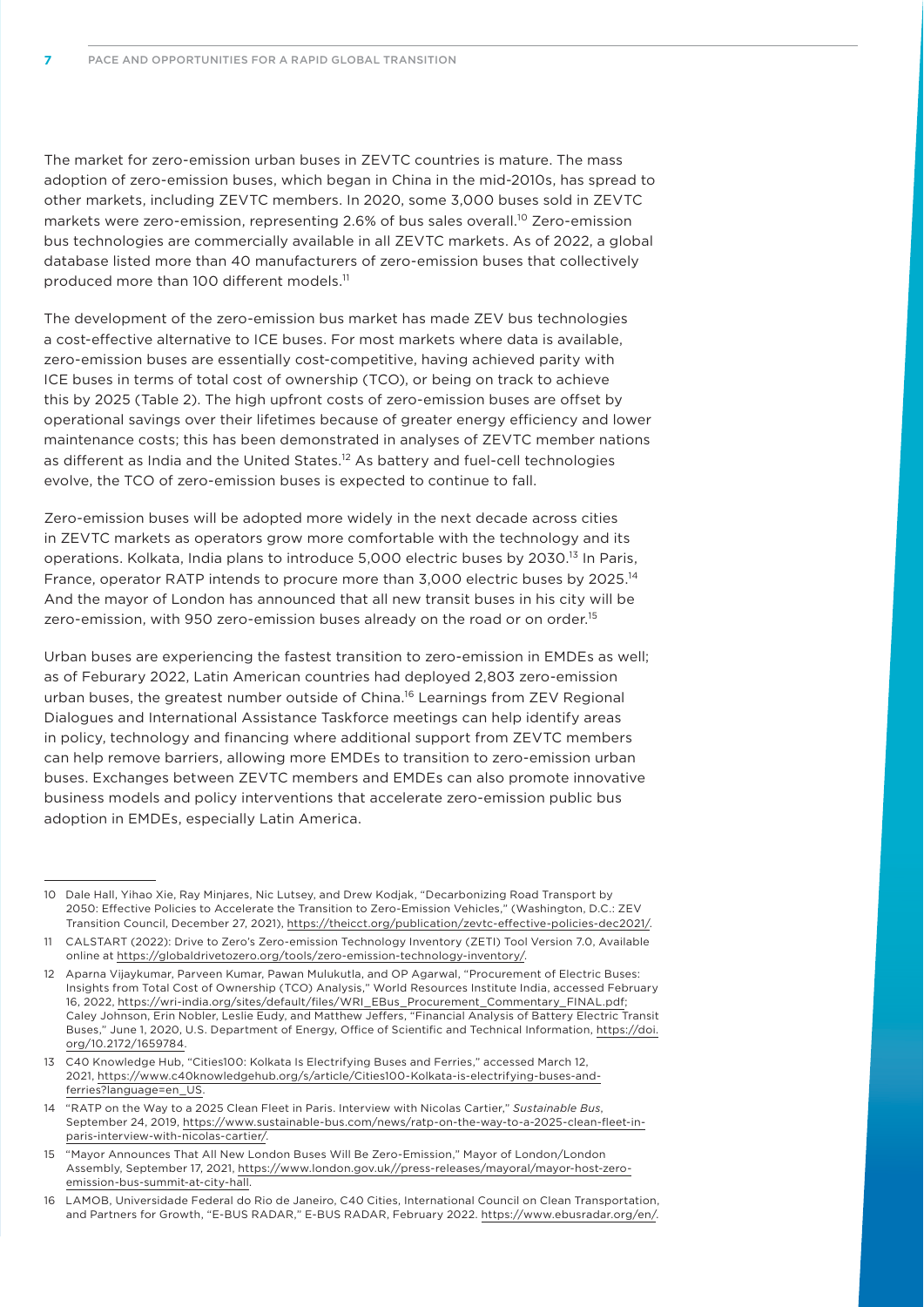#### **Urban delivery vehicles**

Urban delivery vehicles, including delivery vans and smaller straight trucks, make up the majority of the medium truck fleet in ZEVTC countries. We estimate that medium trucks are responsible for 3% to 46% of total HDV CO<sub>2</sub> emissions in ZEVTC markets. Urban delivery vehicles constitute 0.2% to 12.5% of total HDV sales in ZEVTC members, although definitions of this segment vary somewhat by country.

**Table 3.** HDV sales shares, TCO parity year, and HD ZEV market readiness for urban delivery vehicles

| <b>ZEVTC market</b>              | <b>2020 HDV</b><br>sales share | <b>TCO parity</b><br>year          | <b>Market readiness</b>       |
|----------------------------------|--------------------------------|------------------------------------|-------------------------------|
| <b>US (including California)</b> | 10.7%                          | 2022 (Class 4) -<br>2027 (Class 7) | Small-scale commercialization |
| Canada                           | 6.4%                           | 2022 (Class 4) -<br>2027 (Class 7) | Small-scale commercialization |
| <b>EU + UK + Norway</b>          | 12.5%                          | Before 2030                        | Small-scale commercialization |
| India                            | 0.2%                           | <b>NA</b>                          | <b>NA</b>                     |
| <b>Japan</b>                     | <b>NA</b>                      | <b>NA</b>                          | Small-scale commercialization |
| <b>Republic of Korea</b>         | $2.2\%$                        | <b>NA</b>                          | Small-scale commercialization |

*Note:* Sales in California/US and Canada refer to all Class 4-6 straight trucks. Sales in India and Republic of Korea refer to vans listed in the database. Mexico sales data do not contain truck segment information. TCO parity year and market readiness in Canada are assumed to follow the US. Sales data in Japan and TCO data in India, Japan, Mexico and Republic of Korea not available.

Like urban buses, urban delivery vehicles typically have predictable daily range requirements and duty cycles; urban delivery trucks and vans in the U.S. typically travel less than 200 miles (320 km) daily.<sup>17</sup> Urban delivery vehicles are also characterized by return-to-base operations and long overnight dwell times, features that fit well with depot-charging battery-electric technology.

The market for zero-emission delivery vehicles is advancing, with small-scale commercialization under way in several ZEVTC markets, as shown in Table 3. As many as 20 zero-emission models are now available in Europe and United States.<sup>18</sup> Depending on vehicle load and application, their ranges typically span 75–205 miles (120–330 km).19 Early deployments are led by fleet owners, who are often retailers and logistics companies. Amazon ordered 100,000 electric delivery vans from Rivian in 2019, for entry into service by 2024.<sup>20</sup> The logistics company United Parcel Service ordered 10,000 Arrival delivery vans, for delivery between 2020 and 2024. And Pride

<sup>17</sup> Austin L. Brown, Daniel Sperling, Bernadette Austin, J. R. DeShazo, Lew Fulton, Timothy Lipman, Colin Murphy, et al., "Driving California's Transportation Emissions to Zero," University of California Institute of Transportation Studies, April 1, 2021,<https://doi.org/10.7922/G2MC8X9X>; Kevin Walkowicz, Adam Duran, and Evan Burton, "Fleet DNA Project Data Summary Report," National Renewable Energy Laboratory, August 1, 2014, [https://www.nrel.gov/transportation/assets/pdfs/fleet\\_dna\\_delivery\\_vans\\_report.pdf](https://www.nrel.gov/transportation/assets/pdfs/fleet_dna_delivery_vans_report.pdf).

<sup>18</sup> Sharpe, Benjamin, Claire Buysse, Jason Mathers, and Victor Poudelet, "Race to Zero: How Manufacturers Are Positioned for Zero-Emission Commercial Trucks and Buses in North America," (ICCT: Washington, DC, 2020): [https://theicct.org/publication/race-to-zero-how-manufacturers-are-positioned-for-zero-emission](https://theicct.org/publication/race-to-zero-how-manufacturers-are-positioned-for-zero-emission-commercial-trucks-and-buses-in-north-america/)[commercial-trucks-and-buses-in-north-america/;](https://theicct.org/publication/race-to-zero-how-manufacturers-are-positioned-for-zero-emission-commercial-trucks-and-buses-in-north-america/) Hussein Basma and Felipe Rodríguez, "Race to Zero: How Manufacturers Are Positioned for Zero-Emission Commercial Trucks and Buses in Europe," (ICCT: Washington, DC, 2021). [https://theicct.org/publication/race-to-zero-ze-hdv-eu-dec21/.](https://theicct.org/publication/race-to-zero-ze-hdv-eu-dec21/)

<sup>19</sup> Baha M. Al-Alawi, Owen MacDonnell, Ross McLane, and Kevin Walkowicz, "Zeroing in on Zero-Emission Trucks: The Advanced Technology Truck Index: A U.S. ZET Inventory Report," CALSTART, January 2022, [https://calstart.org/wp-content/uploads/2022/02/ZIO-ZETs-Report\\_Updated-Final-II.pdf](https://calstart.org/wp-content/uploads/2022/02/ZIO-ZETs-Report_Updated-Final-II.pdf).

<sup>20</sup> AndrewJ. Hawkins, "Amazon will order 100,000 electric delivery vans from EV startup Rivian, Jeff Bezos says," *The Verge*, (September 19, 2019), [https://www.theverge.com/2019/9/19/20873947/amazon-electric](https://www.theverge.com/2019/9/19/20873947/amazon-electric-delivery-van-rivian-jeff-bezos-order)[delivery-van-rivian-jeff-bezos-order.](https://www.theverge.com/2019/9/19/20873947/amazon-electric-delivery-van-rivian-jeff-bezos-order)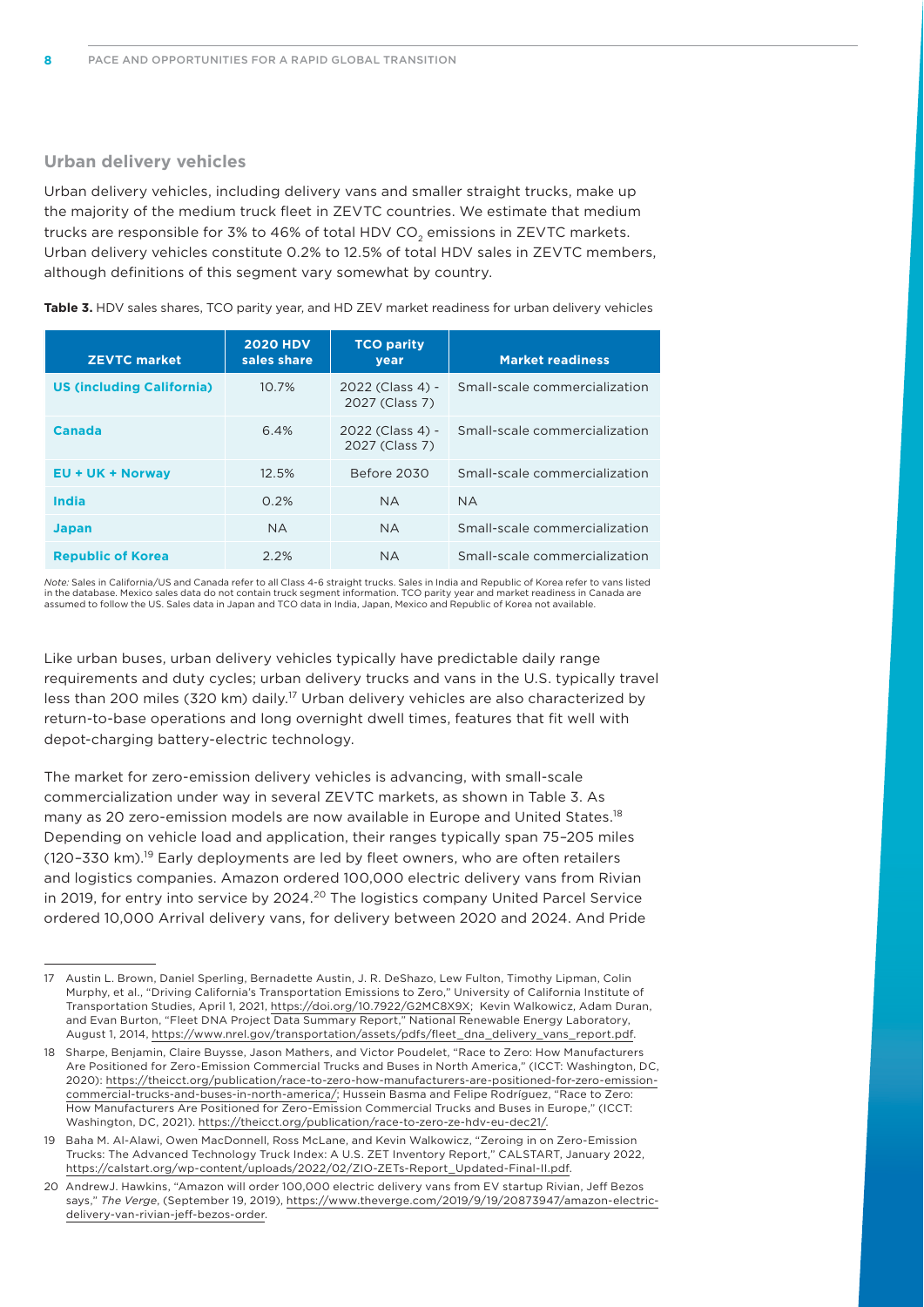Group Enterprises' order of more than 6,320 Workhorse C-Series electric delivery trucks is expected to be delivered between 2021 and 2026.<sup>21</sup>

The economics of operating zero-emission urban delivery trucks and vans is promising, although the TCO estimates vary by level of utilization; greater daily driving distance for some delivery applications leads to greater cost savings and more favorable comparisons. (See Table A4 in Appendix B.)

#### **Short-haul tractor trailers**

Short-haul tractor trailers are the third segment with great potential for an accelerated transition to zero-emission technologies. These tractor trailers have higher payloads than urban delivery vehicles but similar daily driving ranges, which make them suitable for electrification using today's technologies.

Short-haul tractor trailers and equivalent straight trucks generally weigh more than 40 tonnes (gross vehicle weight), typically travel fewer than 300 km (180 miles) per day, and have day cabs instead of the sleeper cabs found on long-haul tractor trucks. This segment includes vehicles used in diverse applications, including beverage trucks and drayage trucks. In our modelling, short-haul tractor trailers are grouped with long-haul tractor trailers in the heavy truck category, which accounts for between 24% and 93% of HDV CO<sub>2</sub> emissions in ZEVTC markets. Across ZEVTC markets where sales data are available, short-haul tractor trailers accounted for between 2.3% and 8.6% of total HDV sales in 2020.

**Table 4.** HDV sales shares, TCO parity year, and HD ZEV market readiness for short-haul tractor trailers

| <b>ZEVTC market</b>              | <b>2020 HDV</b><br>sales share | <b>TCO parity</b><br>year | <b>Market readiness</b>                        |
|----------------------------------|--------------------------------|---------------------------|------------------------------------------------|
| <b>US (including California)</b> | 8.6%                           | 2025-2033                 | Approaching commercialization                  |
| Canada                           | 6.1%                           | 2025-2033                 | Approaching commercialization                  |
| <b>EU + UK + Norway</b>          | 5.0%                           | 2028                      | Approaching commercialization                  |
| India                            | 4.0%                           | <b>NA</b>                 | Approaching range-limited<br>commercialization |
| <b>Republic of Korea</b>         | 2.3%                           | <b>NA</b>                 | <b>NA</b>                                      |

*Note:* Original sales data in Canada are for all tractor trailers; the ratio of short- to long-haul trucks is assumed to follow the US. Original sales data in EU + UK + Norway refer to all tractor trailers, and the breakdown is 88.5% long-haul and 11.5% short-haul, consistent with 2019 data. Original sales share for India and Republic of Korea are for all tractor trailers and the breakdown assumes 50% long-haul and 50% short-haul. Mexico sales data does not contain truck segment information. Sales data in Japan and TCO data in India, Japan, Mexico and Republic of Korea not available.

The market for zero-emission short-haul tractor trailers in ZEVTC countries is at a relatively early stage of development. In North America and Europe, zero-emission short-haul tractor trailers are approaching commercialization, while in markets such as India, technology demonstrations and pilots are underway.

Today, commercially available models of zero-emission short-haul tractor trailers are primarily battery-electric. The list of available products is growing quickly: In North

<sup>21</sup> "Workhorse Receives Purchase Order from Pride Group Enterprises for 6,320 C-Series All-Electric Delivery Vehicles," Workhorse Group, Inc., January 4, 2021, [https://ir.workhorse.com/news-events/press-releases/](https://ir.workhorse.com/news-events/press-releases/detail/162/workhorse-receives-purchase-order-from-pride-group) [detail/162/workhorse-receives-purchase-order-from-pride-group](https://ir.workhorse.com/news-events/press-releases/detail/162/workhorse-receives-purchase-order-from-pride-group); Victoria Tomlinson, "UPS Invests in Arrival and Orders 10,000 Generation 2 Electric Vehicles," Arrival.com, April 24, 2020, [https://www.arrival.](https://www.arrival.com/us/en/news/ups-invests-in-arrival-and-orders-10000-generation-2-electric-vehicles) [com/us/en/news/ups-invests-in-arrival-and-orders-10000-generation-2-electric-vehicles](https://www.arrival.com/us/en/news/ups-invests-in-arrival-and-orders-10000-generation-2-electric-vehicles).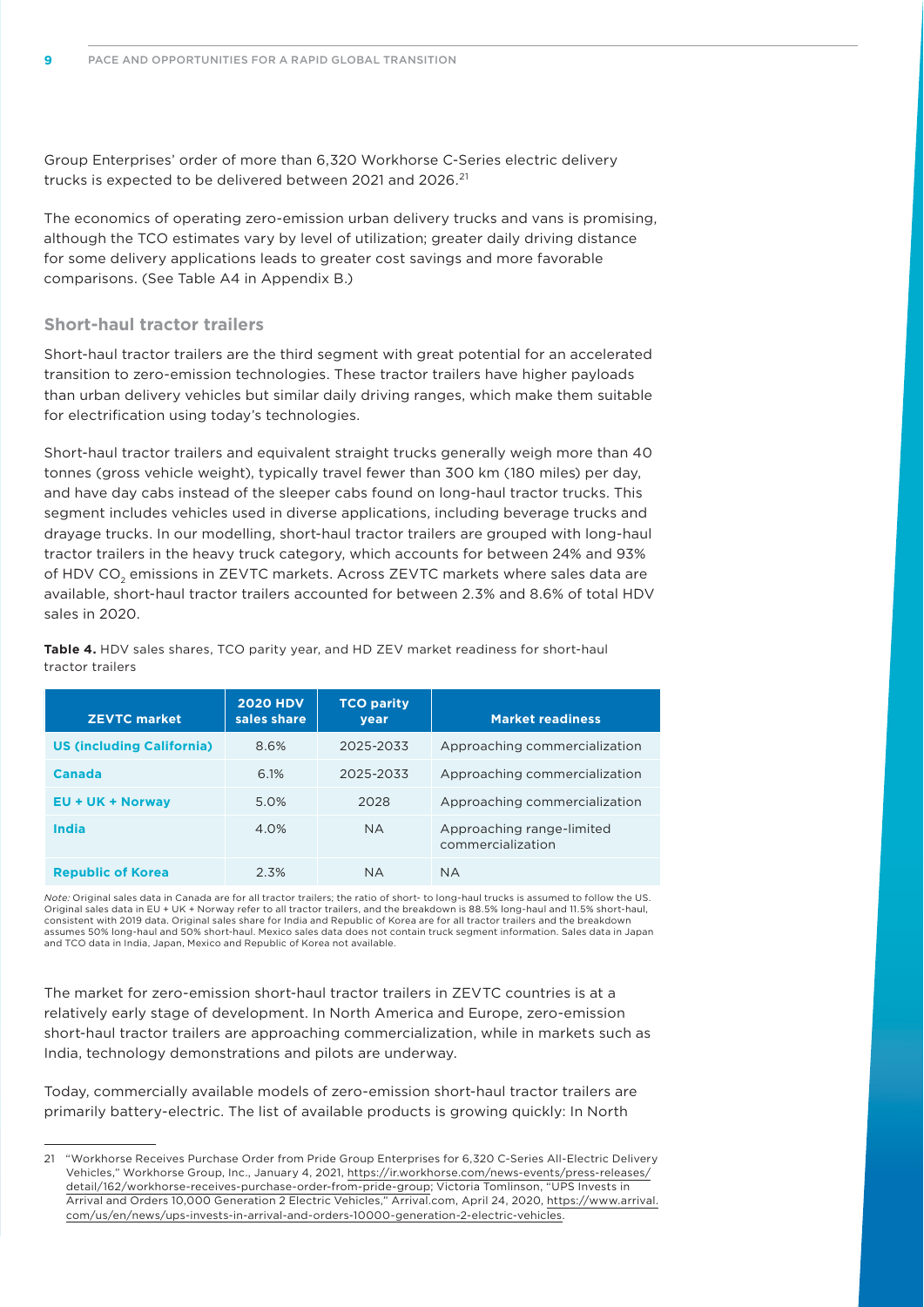America, battery-electric tractor truck models in production, or nearly so, include the eCascadia from Freightliner (Daimler), the second generation VNR Electric from Volvo, the Peterbilt 579EV from Paccar, and the Nikola Tre. Volvo recently received its first major order for the electric VNR model and has plans to deliver more than 100 to fleets in California in the next few years.<sup>22</sup> In Europe, Mercedes-Benz (Daimler) released the eActros with a 6\*2 tractor configuration, DAF has a zero-emission variant of its CF tractor, and Scania has also announced its first battery-electric tractor truck model.23 Volvo will begin series production of the FH Electric truck in Europe, which has a tractor version.<sup>24</sup> In India, Tata Steel plans to deploy 27 electric tractors with a minimum payload of 35 tonnes to transport finished steel between its plants and stockyard.25 Other available models include the Kenworth T680E, the Lion 8 tractor, and the BYD 8TT.26 Besides battery-electric powertrains, Toyota and Kenworth successfully deployed five hydrogen fuel cell tractor trucks in the Port of Los Angeles.<sup>27</sup>

Zero-emission short-haul tractor trailers are expected to achieve TCO parity with ICE vehicles within the decade in the North American and European markets, and as early as 2025 if purchase incentives, inexpensive energy, and other facilitating conditions are in place. Although the purchase price of a battery-electric short-haul tractor truck is much higher than that of a diesel truck, the cost of battery-electric trucks is projected to fall. <sup>28</sup>

## **Long-haul tractor trailers**

Long-haul tractor trailers face additional barriers to ZEV deployment, including range and payload limitations, and are at the earliest stages in the transition to zero-emission technologies.

Long-haul tractor trailers and equivalent straight trucks make up between 2.3% and 28.1% of HDV sales in ZEVTC markets with available sales data. Long-haul tractor trailers are used for long-distance hauling of the heaviest goods and have sleeper cabs to maximize operation time. Our global model groups short-haul tractor-trailers with long-haul tractor trailers into a single 'heavy truck' category. To align with a 2°C emissions pathway, sales of zero-emission heavy trucks should reach 30% to 41% by 2030 and 90% to 100% by 2040 in ZEVTC markets.

<sup>22</sup> Truckinginfo, "Double-Digit Order for Volvo VNR Electric Going to Last-Mile Delivery - Fuel Smarts - Trucking Info," April 13, 2021, [https://www.truckinginfo.com/10141147/qcd-commits-to-largest-commercial](https://www.truckinginfo.com/10141147/qcd-commits-to-largest-commercial-volvo-vnr-electric-order-to-date)[volvo-vnr-electric-order-to-date.](https://www.truckinginfo.com/10141147/qcd-commits-to-largest-commercial-volvo-vnr-electric-order-to-date)

<sup>23</sup> Mercedes Benz Trucks, "EMobility: The EActros and Its Services," accessed February 21, 2022, [https://](https://www.mercedes-benz-trucks.com/en_GB/emobility/world/our-offer/eactros-and-services.html) [www.mercedes-benz-trucks.com/en\\_GB/emobility/world/our-offer/eactros-and-services.html;](https://www.mercedes-benz-trucks.com/en_GB/emobility/world/our-offer/eactros-and-services.html) "Scania Launches Fully Electric Truck with 250 Km Range," Scania Group, September 15, 2020, [https://www.](https://www.scania.com/group/en/home/newsroom/press-releases/press-release-detail-page.html/3768729-scania-launches-fully-electric-truck-with-250-km-range) [scania.com/group/en/home/newsroom/press-releases/press-release-detail-page.html/3768729-scania](https://www.scania.com/group/en/home/newsroom/press-releases/press-release-detail-page.html/3768729-scania-launches-fully-electric-truck-with-250-km-range)[launches-fully-electric-truck-with-250-km-range](https://www.scania.com/group/en/home/newsroom/press-releases/press-release-detail-page.html/3768729-scania-launches-fully-electric-truck-with-250-km-range); "DAF LF AND CF Electric Zero-Emission Transport Solutions," DAF, accessed March 24, 2022, [https://paccarinnovation.com/media/1384/533201-daf\\_](https://paccarinnovation.com/media/1384/533201-daf_brochure_lf-cf_electric_en_v17_lr.pdf) [brochure\\_lf-cf\\_electric\\_en\\_v17\\_lr.pdf](https://paccarinnovation.com/media/1384/533201-daf_brochure_lf-cf_electric_en_v17_lr.pdf).

<sup>24</sup> Volvo Trucks Global, "Volvo FH Electric," accessed March 24, 2022, [https://www.volvotrucks.com/en-en/](https://www.volvotrucks.com/en-en/trucks/trucks/volvo-fh/volvo-fh-electric.html) [trucks/trucks/volvo-fh/volvo-fh-electric.html](https://www.volvotrucks.com/en-en/trucks/trucks/volvo-fh/volvo-fh-electric.html).

<sup>25</sup> "Tata Steel Pioneers the Deployment of Electric Vehicles for Transportation of Finished Steel in the Country," Tata Steel, July 30, 2021, [http://www.tatasteel.com/media/newsroom/press-releases/india/2021/tata-steel](http://www.tatasteel.com/media/newsroom/press-releases/india/2021/tata-steel-pioneers-the-deployment-of-electric-vehicles-for-transportation-of-finished-steel-in-the-country/)[pioneers-the-deployment-of-electric-vehicles-for-transportation-of-finished-steel-in-the-country/.](http://www.tatasteel.com/media/newsroom/press-releases/india/2021/tata-steel-pioneers-the-deployment-of-electric-vehicles-for-transportation-of-finished-steel-in-the-country/)

<sup>26</sup> Kenworth Trucks, "T680E," accessed March 24, 2022, [https://www.kenworth.com/trucks/t680e/;](https://www.kenworth.com/trucks/t680e/) Lion Electric, "All-Electric Lion8 Tractor Truck," accessed March 1, 2022, [https://pages.thelionelectric.com/](https://pages.thelionelectric.com/all-electric-lion8-tractor-truck-lion-electric/) [all-electric-lion8-tractor-truck-lion-electric/](https://pages.thelionelectric.com/all-electric-lion8-tractor-truck-lion-electric/); BYD, "Class 8 Day Cab - BYD USA," accessed March 1, 2022, <https://en.byd.com/truck/class-8-day-cab/>.

<sup>27</sup> "Port of Los Angeles Rolls Out Hydrogen Fuel Cell Electric Freight Demonstration," The Port of Los Angeles, June 7, 2021, [https://www.portoflosangeles.org/references/2021-news-releases/news\\_060721\\_](https://www.portoflosangeles.org/references/2021-news-releases/news_060721_zanzeff) [zanzeff](https://www.portoflosangeles.org/references/2021-news-releases/news_060721_zanzeff).

<sup>28</sup> Ben Sharpe and Hussein Basma, *A meta-study of purchase costs for zero-emission trucks*, (ICCT: Washington, DC, 2022)<https://theicct.org/wp-content/uploads/2022/02/purchase-cost-ze-trucks-feb22-1.pdf>.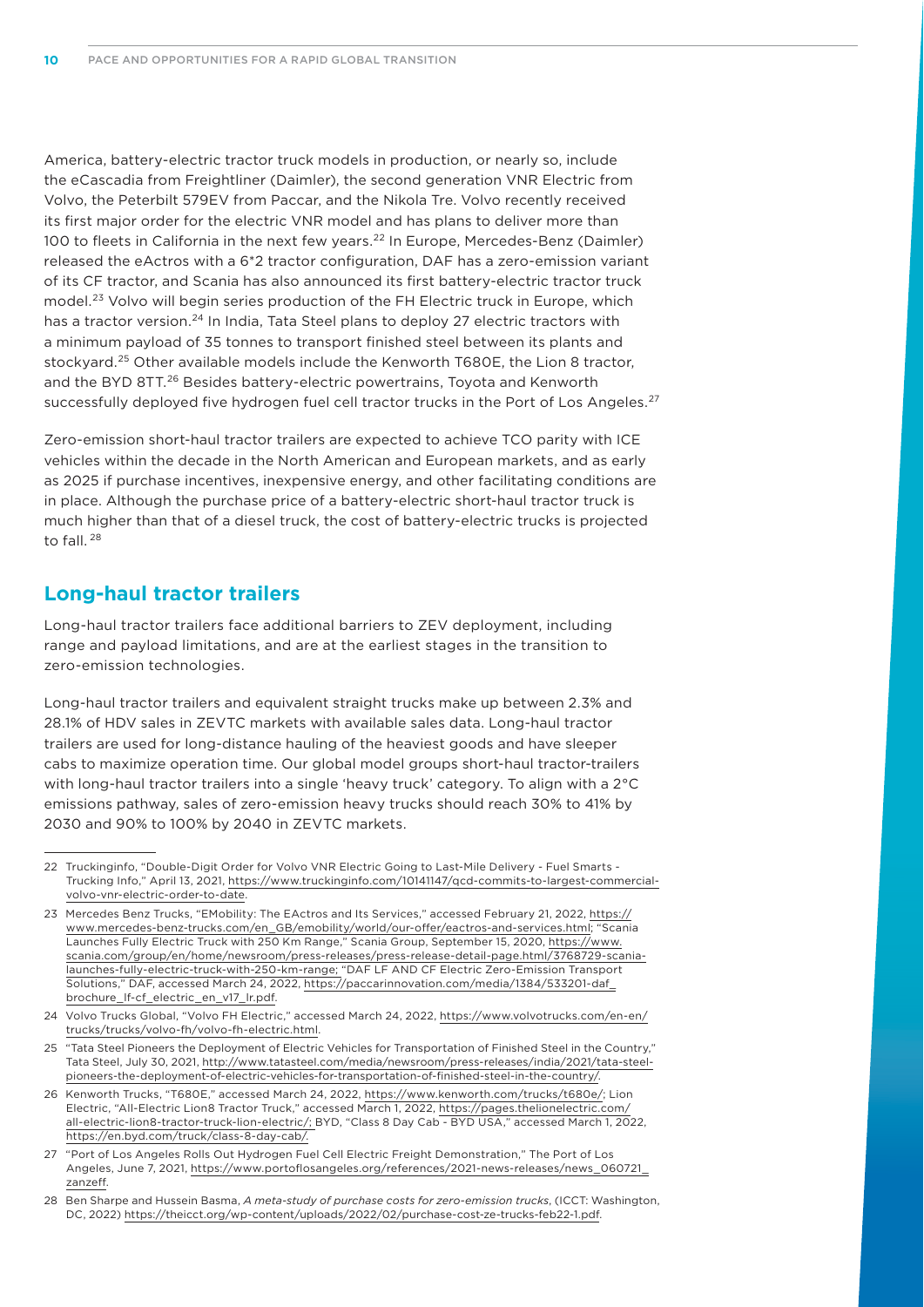| <b>ZEVTC market</b>              | <b>2020 HDV</b><br>sales share | <b>TCO parity</b><br>year | <b>Market readiness</b>                        |
|----------------------------------|--------------------------------|---------------------------|------------------------------------------------|
| <b>US (including California)</b> | $15.0\%$                       | 2030-2045                 | Approaching range-limited<br>commercialization |
| Canada                           | 10.8%                          | 2030-2045                 | Approaching range-limited<br>commercialization |
| <b>EU + UK + Norway</b>          | 28.1%                          | 2024-2029                 | Approaching range-limited<br>commercialization |
| India                            | 4.0%                           | After 2030                | Prototypes                                     |
| <b>Republic of Korea</b>         | 2.3%                           | <b>NA</b>                 | <b>NA</b>                                      |

**Table 5.** HDV sales shares, TCO parity year, and HD ZEV market readiness for long-haul tractor trailers

*Note:* Original sales data in Canada are for all tractor trailers and the ratio of short- to long-haul trucks is assumed to follow the US. Original sales data in EU + UK + Norway refer to all tractor trailers, and the breakdown assumes 88.5% long-haul and 12.5% short-haul, consistent with 2019 data. Mexico sales data does not contain truck segment information. Original sales share for India and Republic of Korea are for all tractor trailers and the breakdown assume 50% long-haul and 50% short-haul. Outlier TCO parity results removed to show consensus among studies. TCO parity year and market readiness in Canada are assumed to follow the US. Sales data in Japan and TCO data in India, Japan, Mexico and Republic of Korea not available.

Zero-emission technology use in the long-haul tractor trailer HDV segment depends on range and load requirements, and on operating conditions. High rates of daily utilization and large payload requirements create challenges for battery-electric powertrains: longer driving distances means a need for larger battery packs, more frequent recharging stops, and high-power recharging infrastructure, while heavy payloads require more powerful powertrains and larger energy storage systems, which add weight and cost and reduce the vehicles' effective payloads. HDVs that cannot return to base after each trip will need accessible public refuelling and recharging points, especially if the vehicles operate around the clock and have low or no dwell times.

Planning and investing in charging and refueling infrastructure will be critical to enable the use of zero-emission long-haul tractor trailers. ICCT estimates that the total installed power of public charging infrastructure in the EU needs to be 13.0 Gigawatts by 2030 to support projected zero-emission long-haul freight activities.29 In the US, the fleet of zero-emission long-haul tractor trailers will require 127,000 charging points and more than 220 hydrogen refueling stations by 2030.<sup>30</sup>-

When heavy payloads, long distances, and short overnight dwell times are the norm, hydrogen fuel cell powertrains and electric road systems offer alternative solutions. Korean manufacturer Hyundai has expanded its fuel-cell tractor truck demonstration from Europe to North America, with 32 Xcient fuel cell trucks delivered to customers in northern and southern California.<sup>31</sup> U.S.-based hydrogen fuel-cell manufacturer Hyzon Motors has completed the delivery of 29 49-tonne trucks to a Chinese steel conglomerate.32 These hydrogen fuel-cell tractor trailers belong to the heaviest weight category and are capable of long-distance driving greater than 400 km (250 miles).

<sup>29</sup> Pierre-Louis, Ragon, Eamonn Mulholland, Hussein Basma, and Felipe Rodríguez, "A Review of the AFIR Proposal: Public Infrastructure Needs to Support the Transition to a Zero-Emission Truck Fleet in the European Union," (ICCT: Washington, DC, 2022. <https://theicct.org/publication/afir-eu-hdv-infrastructure-mar22/>.

<sup>30</sup> Ray Minjares, Felipe Rodríguez, Arijit Sen, and Caleb Braun, "Infrastructure to Support a 100% Zero-Emission Tractor-Trailer Fleet in the United States by 2040," (ICCT: Washington, DC, 2021, [https://theicct.org/](https://theicct.org/publication/infrastructure-to-support-a-100-zero-emission-tractor-trailer-fleet-in-the-united-states-by-2040/) [publication/infrastructure-to-support-a-100-zero-emission-tractor-trailer-fleet-in-the-united-states-by-2040/](https://theicct.org/publication/infrastructure-to-support-a-100-zero-emission-tractor-trailer-fleet-in-the-united-states-by-2040/).

<sup>31</sup> "Hyundai's XCIENT Fuel Cell Hitting the Road in California," Hyundai Motors, July 27, 2021, [https://www.](https://www.hyundai.com/worldwide/en/company/newsroom/-0000016695) [hyundai.com/worldwide/en/company/newsroom/-0000016695.](https://www.hyundai.com/worldwide/en/company/newsroom/-0000016695)

<sup>32</sup> "Hyzon Motors Delivers 29 Hydrogen Fuel Cell Electric Heavy Duty Trucks to Reduce Carbon Emissions in the Steel Industry," Yahoo Finance, December 8, 2021, [https://finance.yahoo.com/news/hyzon-motors](https://finance.yahoo.com/news/hyzon-motors-delivers-29-hydrogen-133000065.html)[delivers-29-hydrogen-133000065.html.](https://finance.yahoo.com/news/hyzon-motors-delivers-29-hydrogen-133000065.html)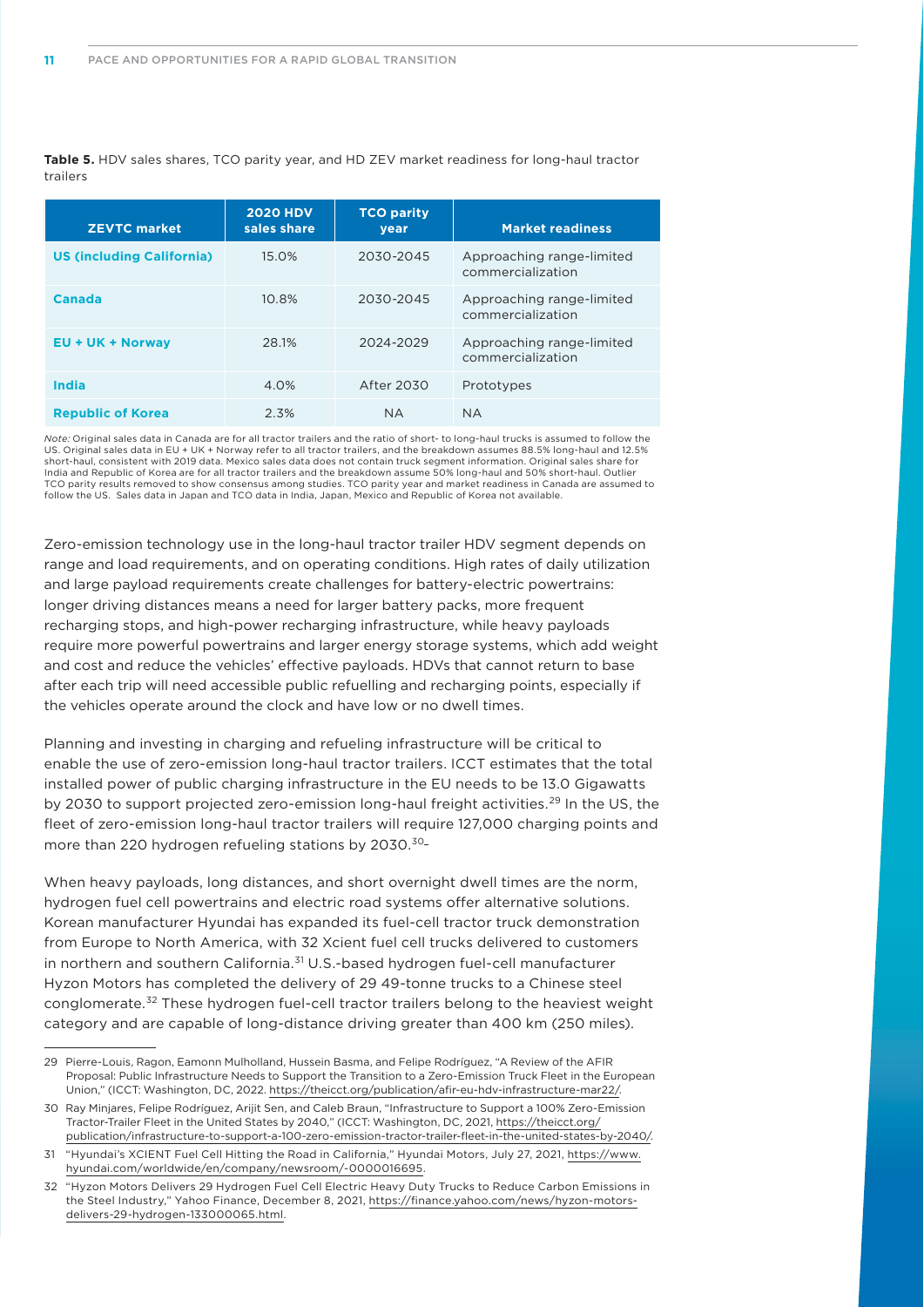Relative to other segments, estimates of TCO for long-haul tractor trailers show more variation. Results depend on modelling assumptions regarding energy costs and capital costs, including vehicle price and infrastructure costs. One common and encouraging finding is that even the heaviest HD ZEVs can be viable from a TCO perspective if governments help to create the right conditions, including ZEV regulations to ensure product availability, purchase subsidies, in-use incentives to extend operating advantages of HD ZEVs, and investments in charging and refuelling infrastructure. The gap in the upfront purchase price between diesel and electric vehicles is narrowing too, as cell and battery pack performance improves, and as production volumes increase.

# **Designing effective policies to accelerate the HD ZEV transition**

An accelerated transition of the HDV fleet to ZEVs, in line with the requirements to maintain a Paris Agreement-aligned CO<sub>2</sub> emissions pathway, is feasible only with strong government support. A recent ZEVTC paper analyzed the five most effective policies for accelerating the shift to ZEVs—target setting, regulations, incentives, infrastructure, and fleet purchase requirements. $33$  In this section we provide key policy design considerations that best support an accelerated HD ZEV transition, along with examples of good policy designs.

*Target setting*. Overarching political statements that set targets for ZEV sales should be aligned with climate goals. Targets should include clear and specific language to avoid ambiguity and ideally should be made legally binding. For HDVs, targets can be set for individual vehicle segments to drive greater ambition for those segments where ZEV technology is available and cost-effective. For ZEVTC members, HD ZEV sales share targets of 45% by 2030 and 100% no later than 2040 would align with Paris Agreement goals.<sup>34</sup> Table 1 provides HD ZEV sales shares, by year, and by vehicle category (buses, medium trucks and heavy trucks) for ZEVTC members to align with this pathway. More ambitious targets should be considered for individual first-mover market segments where the ZEV market is more advanced in terms of technology readiness and cost parity: 100% ZEV sales share for the urban bus segment by 2030, and for the urban delivery vehicle and short-haul tractor-trailer segments by 2035.

*Regulations*. Legally-binding vehicle regulations can accompany political phase-out targets to cement manufacturers' shifts to HD ZEV production and ensure sufficient vehicle supply. Such regulations should be technology forcing—meaning they should be designed to drive zero-emission technologies to market faster than market forces would alone. Allowances, flexibilities, or credits, which can significantly weaken regulations, should be considered carefully. ZEV regulations, which require that a certain share of a manufacturer's HDVs be zero-emission, are the most straightforward policy to guarantee market availability of ZEV models. HD ZEV regulations should align sales requirements for individual vehicle segments with phase-out targets, while setting long-term targets to provide to manufacturers certainty and time to invest. California's Advanced Clean Trucks regulation, to be implemented in 2024, is a good

<sup>33</sup> Hall et al., *Decarbonizing Road Transport by 2050: Effective Policies to Accelerate the Transition to Zero-Emission Vehicles*.

<sup>34</sup> The Global MOU on ZE MHDVs, to which 5 ZEVTC members are signatories, provides a framework for setting national ambitions for accelerating deployment of HD ZEVs and reaching net-zero by 2050. Targets laid out in the Global MOU are 30% HD ZEV sales by 2030 and 100% HD ZEV sales by 2040. Our modelling has shown that while 100% sales by 2040 is in line with a below-2oC scenario, 30% sales by 2030 is not. HD ZEV sales of 45% by 2030 is more aligned with a below-2oC scenario.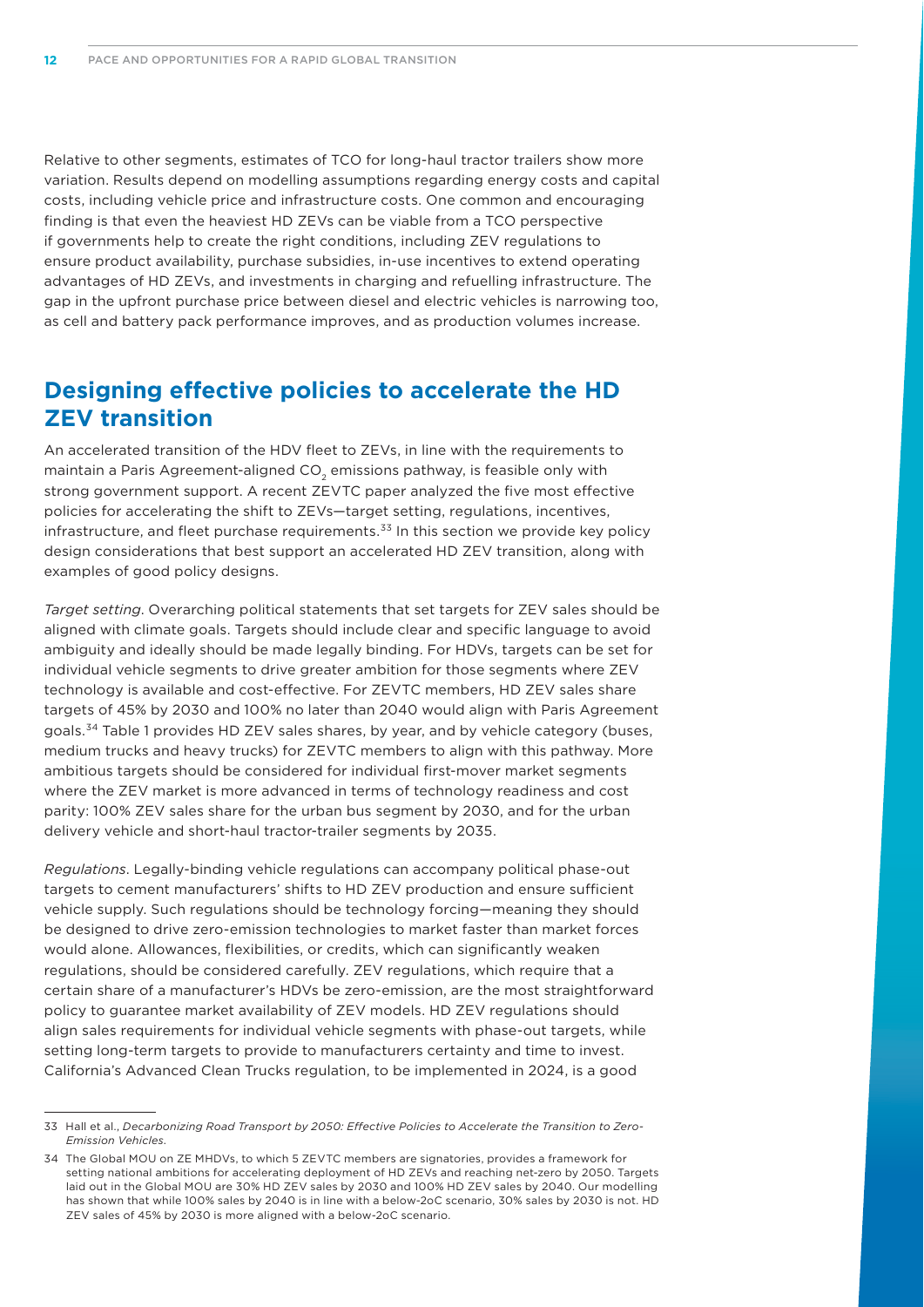example of effective regulatory design.<sup>35</sup> It has a broad regulatory scope, sets sales requirements that recognize differences among segments, and is in line with the state's transportation decarbonization target.

*Incentives*. Fiscal incentives such as purchase rebates and tax deductions supplement existing policies to shift market behavior, particularly in the early stages of the transition to HD ZEVs. Most HD ZEVs have a higher upfront capital cost than comparable ICE vehicles; subsidies that are tailored, by vehicle category, to close the gap in cost are among the most effective fiscal incentives. Revenue-neutral incentive programs (such as bonus-malus programs, or CO<sub>2</sub>-based tolls) that increase the cost of higher emitting vehicles help accelerate the arrival of cost parity and help pay for incentive programs. Because the cost of ZEV technologies is changing rapidly, incentive programs should be reviewed regularly and revised to ensure that incentive amounts reflect technology and cost developments over time.<sup>36</sup>

*Infrastructure*. Governments have an important role to play in ensuring the availability of charging and fuelling infrastructure to support electrification targets. Governments are well-positioned to develop infrastructure roadmaps that satisfy current and future energy needs, and to coordinate planning among stakeholders to ensure that infrastructure build-outs align with the pace of technology transition set by ZEV sales targets and regulations. $37$  Further government actions in the form of policies and incentives should drive private sector investment while ensuring that sufficient charging and refueling capacity is available in the early stages of market development.

*Fleet Purchases*. Fleet purchase requirements create market demand for HD ZEVs by mandating a minimum share of zero-emission vehicles in fleet purchases. Such purchase requirements, should, at minimum, create a market effect as great as that of supply-side polices such as ZEV regulations, and ideally generate even greater demand, especially for vehicle segments well suited for electrification today. An example is the 2029 100% zero-emission purchase requirement of the California Innovative Clean Transit regulation, whichs aligns with the recommended pace of transition for the urban bus segment, and which creates near- and medium-term demand for zero-emission bus products. Further, ZEV purchase requirements for public fleets, especially urban buses in some ZEVTC jurisdictions, could be broadened to cover other HDV segments as well as private owners, as has been proposed in the California Advanced Clean Fleets Regulation.38 Putting a greater onus on larger fleets to transition more rapidly will avoid over-burdening small owner-operator fleets who have less ability to absorb the higher upfront costs of electric vehicles.

<sup>35</sup> Claire Buysse and Benjamin Sharpe, "California's Advanced Clean Trucks Regulation: Sales Requirements for Zero-Emission Heavy-Duty Trucks," (ICCT: Washington, DC, 2020, [https://theicct.org/publication/](https://theicct.org/publication/californias-advanced-clean-trucks-regulation-sales-requirements-for-zero-emission-heavy-duty-trucks/) [californias-advanced-clean-trucks-regulation-sales-requirements-for-zero-emission-heavy-duty-trucks/](https://theicct.org/publication/californias-advanced-clean-trucks-regulation-sales-requirements-for-zero-emission-heavy-duty-trucks/).

<sup>36</sup> A good example of HD ZEV purchase incentives is the California Hybrid and Zero-Emission Truck and Bus Voucher Incentive Project (HVIP), which provides purchase subsidies to HD ZEV consumers of up to \$315,000 per vehicle. HVIP funding comes from revenues of California's Cap and Trade emissions trading scheme. For inuse incentives, the EU's proposed revision to the *Eurovignette* Directive will have a CO<sub>2</sub> provision that increases the road toll for internal combustion engine vehicles while reducing tolls for HD ZEVs by up to 75%.

<sup>37</sup> Regulation can play an important role in driving the rapid deployment of publicly accessible charging infrastructure and hydrogen refueling stations. For example, the EU's proposed Alternative Fuels Infrastructure Regulation mandates a minimum amount of charging and hydrogen refueling capacity along major corridors.

<sup>38</sup> California Air Resources Board, "Advanced Clean Fleets Regulation Workshop," March 2, 2021, [https://](https://ww2.arb.ca.gov/sites/default/files/2021-02/210302acfpres_ADA.pdf) [ww2.arb.ca.gov/sites/default/files/2021-02/210302acfpres\\_ADA.pdf.](https://ww2.arb.ca.gov/sites/default/files/2021-02/210302acfpres_ADA.pdf)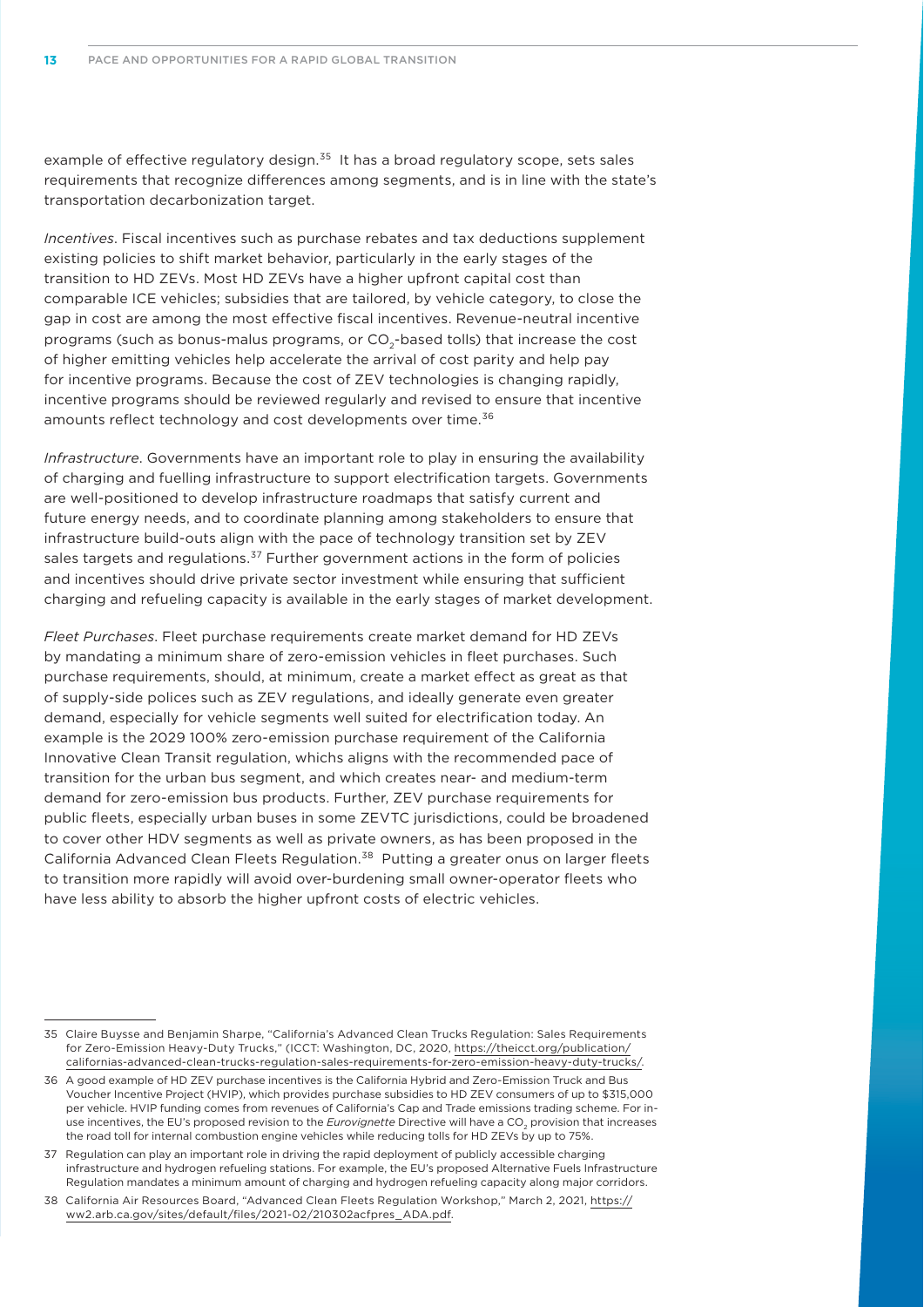# **Glossary**

| <b>Battery electric vehicles</b><br>(BEVs) | Vehicles that run exclusively on electricity derived from on-board batteries, which<br>are charged from an external charging station or Electric Vehicle Supply Equipment<br>(EVSE).                                                                                                                                                                                                   |
|--------------------------------------------|----------------------------------------------------------------------------------------------------------------------------------------------------------------------------------------------------------------------------------------------------------------------------------------------------------------------------------------------------------------------------------------|
| <b>Baseline scenario</b>                   | The reference scenario in modeling exercises that all other scenarios compare against.                                                                                                                                                                                                                                                                                                 |
| <b>Black carbon</b>                        | A product of incomplete combustion in pre-Euro VI standard diesel engines. It is a<br>major component of particulate matter (PM) pollution and a potent short-lived climate<br>pollutant. Also known as soot.                                                                                                                                                                          |
| <b>Bonus/malus system</b>                  | A set of incentives and disincentives used to persuade consumers to give up internal<br>combustion engine vehicles in favour of zero-emission vehicles. Incentives often take<br>the form of rebates or subsidies (bonus). Disincentives can be taxes or fees (malus).                                                                                                                 |
| <b>Bus segment</b>                         | A category of heavy-duty vehicles weighing more than 3.5 tonnes and used to<br>transport passengers. Key sub-segments are urban buses, coaches, school buses, and<br>minibuses weighing more than 3.5 tonnes.                                                                                                                                                                          |
| CO <sub>2</sub> standards                  | Government regulations that set minimum levels of vehicle fuel efficiency and<br>maximum emissions of vehicle carbon dioxide or other greenhouse gases.                                                                                                                                                                                                                                |
| <b>Depot charging</b>                      | Electric vehicle charging that takes place at depots and facilities owned or leased<br>by heavy-duty fleet owners. Depot charging enables vehicles parked overnight to<br>recharge at relatively low power levels (~100 kilowatts, kW).                                                                                                                                                |
| Duty cycle                                 | The operational characteristics of a vehicle, such as daily range, average speed,<br>number of stops per trip, and payload.                                                                                                                                                                                                                                                            |
| Drayage truck                              | Heavy trucks that transport containers to and from ports and railyards and other<br>distribution centers. They travel short distances but have large payloads. In North<br>America, most drayage trucks are tractor trailers; other markets use straight trucks<br>for similar applications.                                                                                           |
| <b>Dwell time</b>                          | The time a vehicle is stationary and not in operation.                                                                                                                                                                                                                                                                                                                                 |
| <b>Fleet purchase</b><br>requirements      | A regulation requiring that a minimum share of a fleet be zero-emission, as a stimulant<br>to market demand. Most fleet purchase requirements today apply to transit buses and<br>to fleets owned by governments.                                                                                                                                                                      |
| Fine particulate matter/<br>$PM_{2.5}$     | Air pollutant whose diameter is smaller than 2.5 micrometres. Older diesel heavy-duty<br>vehicles are a major source of $PM_{2.5}$ emissions.                                                                                                                                                                                                                                          |
| <b>Fiscal incentives</b>                   | Government financial support to reduce the cost of zero-emission vehicles. These<br>can be divided into purchase subsidies (such as tax credits, rebates), in-use incentives<br>(exemptions from tolls and fees), and tax reductions (which can be one-time or<br>recurring).                                                                                                          |
| <b>Heavy-duty vehicles</b><br>(HDVs)       | Medium and heavy commercial vehicles including buses and trucks whose maximum<br>gross vehicle weight rating is greater than 3500 kg (3856 kg in the US and<br>Canada). Interchangeable with the term medium- and heavy-duty vehicles (MHDVs) in<br>some markets.                                                                                                                      |
| <b>Heavy truck segment</b>                 | A category of heavy-duty vehicles used in this paper's emissions modelling. Heavy<br>trucks include vehicles greater than 16 tonnes in weight that are used to transport<br>freight. Key segments in this category include short-haul tractor trailers (e.g. beverage<br>or drayage trucks), long-haul tractor trailers, and heavy rigid trucks used for a variety<br>of applications. |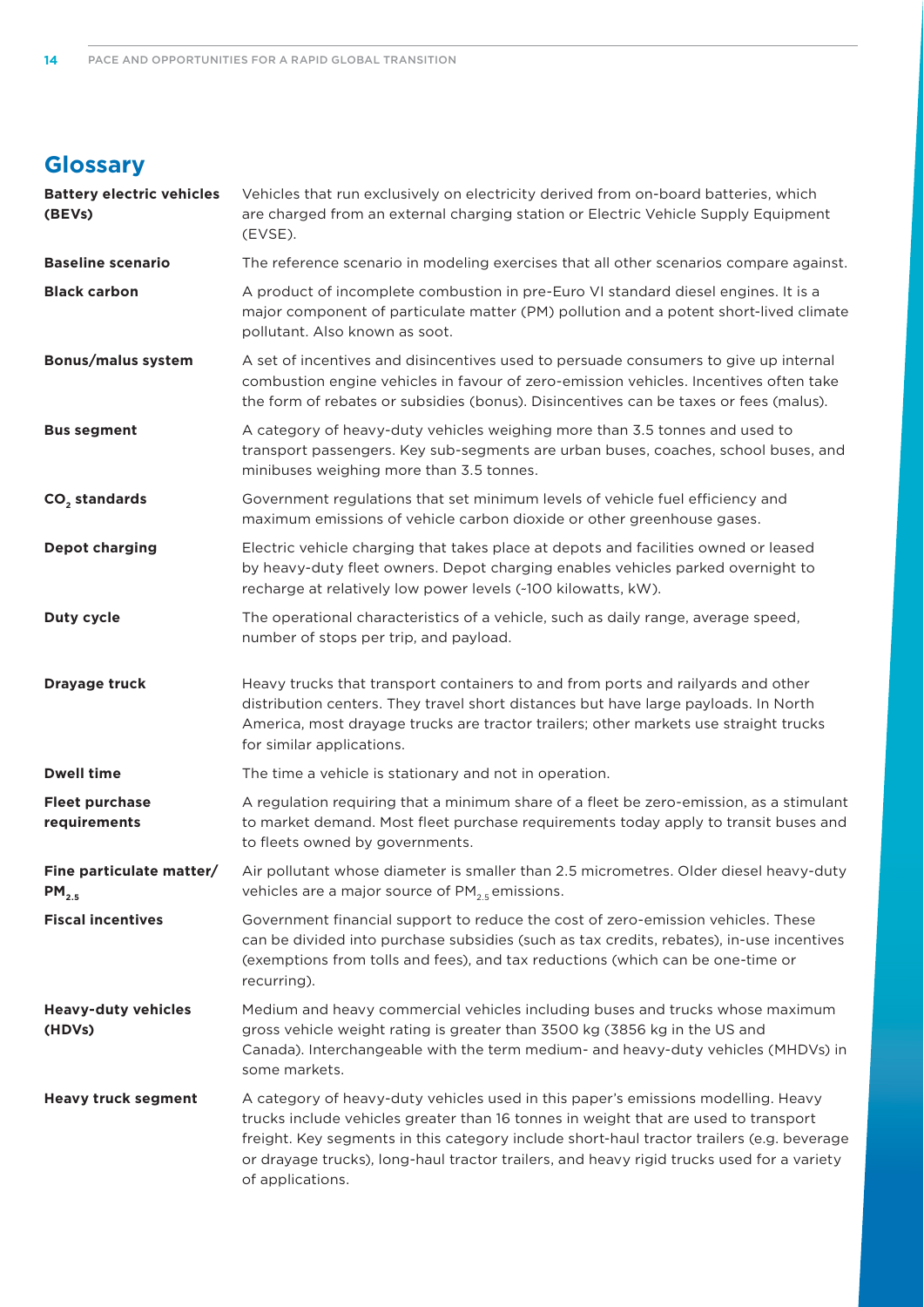| Hydrogen fuel cell<br>electric vehicles (FCEVs) | Vehicles powered by hydrogen, which is converted to electricity by an onboard fuel<br>cell.                                                                                                                                                                                                                                                                                                             |
|-------------------------------------------------|---------------------------------------------------------------------------------------------------------------------------------------------------------------------------------------------------------------------------------------------------------------------------------------------------------------------------------------------------------------------------------------------------------|
| <b>Light-duty vehicles</b><br>(LDVs)            | Cars or trucks whose maximum gross vehicle weight rating is less than 3500 kg (3856<br>kg in the US and Canada). These are typically passenger cars, vans, and light trucks.                                                                                                                                                                                                                            |
| <b>Medium truck segment</b>                     | Trucks weighing between 3.5 and 16 tonnes that are used to transport freight. Urban<br>delivery vehicles make up the majority of the medium truck fleet; other key segments<br>include utility vehicles and rigid trucks used for regional and long-haul delivery.                                                                                                                                      |
| Nitrogen oxides (NO <sub>v</sub> )              | Nitrogen oxides ( $NOx$ ) are poisonous, highly reactive gases emitted by internal<br>combustion vehicles. NO <sub>y</sub> are a criteria air pollutant and a precursor to ground-level<br>ozone pollution.                                                                                                                                                                                             |
| 'Return to base'<br>operations                  | Activity of commercial or municipal vehicles whose daily operations start and end in<br>the same depot/facility.                                                                                                                                                                                                                                                                                        |
| <b>Straight trucks</b>                          | A type of truck of various sizes used for a wide range of freight applications. In<br>contrast to tractor trailers, the cab and body of straight trucks cannot be separated.                                                                                                                                                                                                                            |
| <b>Targets</b>                                  | The aspirational visions set by a government to signal future policy directions. In this<br>document targets refer to goals set to ensure that the stock of electric vehicles, as<br>a share of all vehicles, is increasing. Targets assist manufacturers of zero-emission<br>vehicles and related infrastructure in planning their products and investments.                                           |
| <b>Technological readiness</b>                  | The level of testing and proving of electric vehicles. Technological readiness is often<br>expressed in terms of laboratory, pilot, and commercial levels of readiness.                                                                                                                                                                                                                                 |
| <b>Technology forcing</b>                       | Technology-forcing regulations and standards are those that cannot be met with<br>existing technology, at an acceptable cost.                                                                                                                                                                                                                                                                           |
|                                                 |                                                                                                                                                                                                                                                                                                                                                                                                         |
| <b>Total cost of ownership</b><br>(TCO)         | A measure of the cumulative costs incurred across a vehicle's lifetime, including<br>upfront purchase cost, fuel and energy expenditures, vehicle maintenance, battery<br>replacement, and infrastructure costs. TCO provides an understanding of the cost<br>of a vehicle over the long term and is of particular interest to heavy-duty vehicle<br>consumers such as companies and fleets.            |
| <b>Tractor trailers</b>                         | Trucks with a gross vehicle weight greater than 40 tonnes and having the highest<br>payloads among all freight-carrying heavy duty vehicles. Short and regional-haul<br>tractor trailers typically travel fewer than 300 km per day with return-to-base<br>operations. Long-haul tractor trailers transport the heaviest goods over long<br>distances and have sleeper cabs to maximize operation time. |
| <b>Turnkey solutions</b>                        | Zero-emission heavy-duty fleet services, including vehicle design, production,<br>financing, operational, and infrastructure, provided to consumers as a package.                                                                                                                                                                                                                                       |
| Urban buses                                     | Buses of 3.5 tonnes or greater that operate in cities.                                                                                                                                                                                                                                                                                                                                                  |
| <b>Urban delivery vehicles</b>                  | Delivery vans and smaller straight trucks that make up the majority of the medium<br>truck fleet in ZEVTC countries.                                                                                                                                                                                                                                                                                    |
| <b>Zero-emission vehicles</b><br>(ZEVs)         | Vehicles, such as BEVs and FCEVs, that produce zero exhaust emissions. PHEVs,<br>which are considered a bridge technology because they produce no exhaust<br>emissions when operating in electric mode, are also counted as ZEVs in this paper.                                                                                                                                                         |
| <b>Zero-emission zones</b><br>(ZEZs)            | A geographic area, often in an urban center, where no internal combustion engine<br>vehicles are permitted, some or all of the time. These zones can encompass areas<br>ranging from a single street to an entire city.                                                                                                                                                                                 |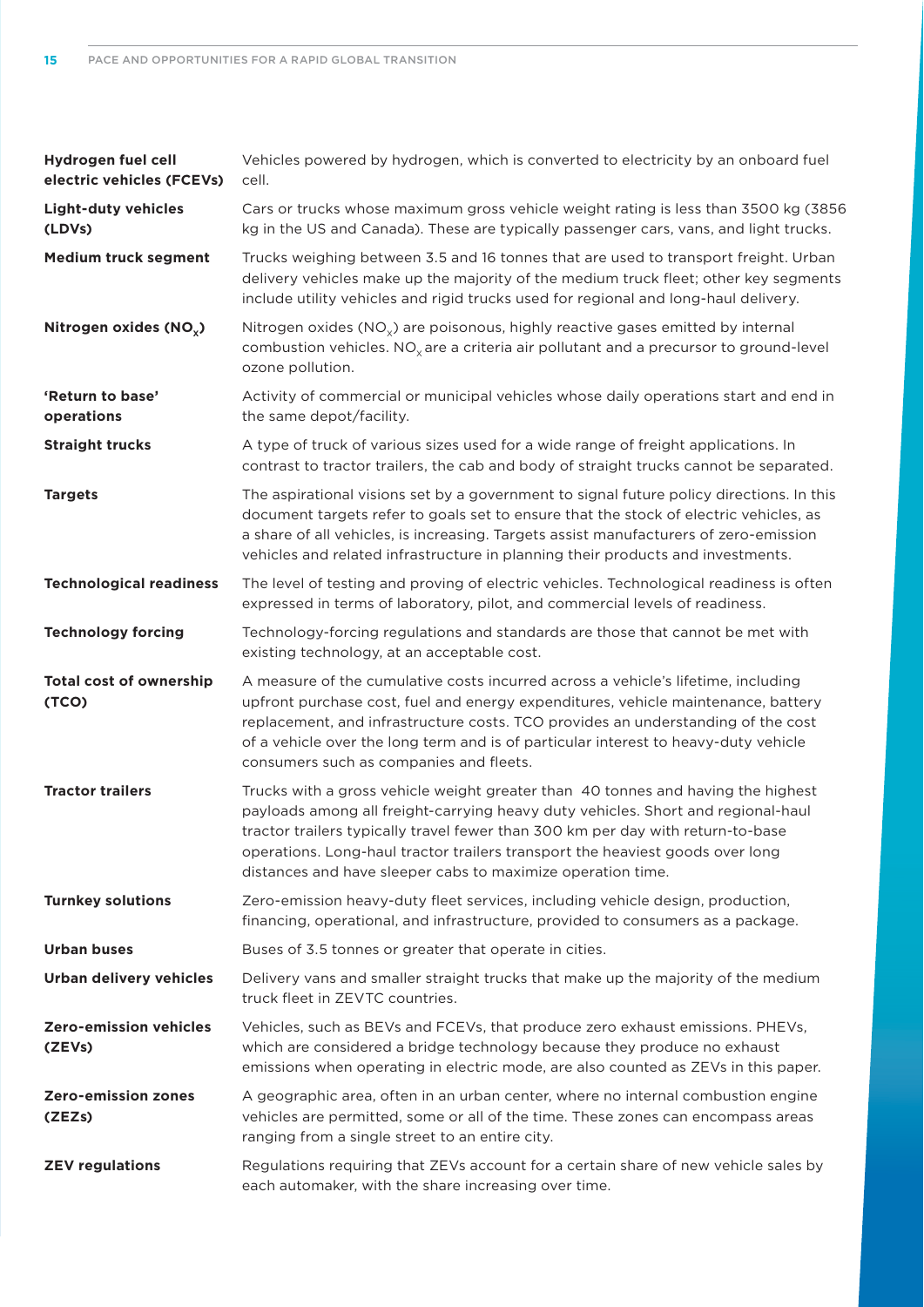# **Appendix A. Modelling assumptions**

Emissions modelling in this paper is based on our previous work, described in detail in Sen & Miller (2022).

In our analysis the **Baseline** scenario reflects global ZEV uptake through 2020 and accounts for the projected CO<sub>2</sub> emission effects of adopted policies and anticipated market developments. Table A1 below provides global minimum HD ZEV sales shares by year in the baseline scenario.

**Table A1.** Assumptions of HD ZEV sales shares by vehicle segment, region, and year under the Baseline scenario

| <b>Vehicle</b><br>segment | <b>Region</b>   | 2025 | 2030 | 2035 | 2040 | 2045 | 2050 |
|---------------------------|-----------------|------|------|------|------|------|------|
| <b>Bus</b>                | ZEVTC and China | 7%   | 10%  | 15%  | 25%  | 35%  | 50%  |
| <b>MDT</b>                | ZEVTC and China | 3%   | 5%   | 7%   | 10%  | 15%  | 20%  |
| <b>HDT</b>                | ZEVTC and China | 2%   | 3%   | 4%   | 5%   | 7%   | 10%  |
| <b>Bus</b>                | Rest of World   | 3%   | 5%   | 10%  | 15%  | 25%  | 40%  |
| <b>MDT</b>                | Rest of World   | 1%   | 2%   | 3%   | 4%   | 6%   | 10%  |
| <b>HDT</b>                | Rest of World   | 1%   | 1%   | 2%   | 3%   | 4%   | 5%   |

The combined mitigation potential of accelerated ZE LDV and HDV adoption is in line with the 2 °C pathway, shown as the blue wedges in Figure 1. In the accelerated global ZEV transition scenario for LDVs (dark blue wedge), we assume that all countries follow one of three pathways in Table A2 in terms of their ZEV share of total LDV sales. By 2045 all LDV sales worldwide will be 100% zero-emission under this scenario.

**Table A2.** Assumptions of ZE LDV sales shares under the Ambitious scenario for three groups of countries. Group A: EU countries, Canada, China, Iceland, Norway, United Kingdom, United States (states with ambitious policies); Group B: India, Japan, Mexico, Republic of Korea, United States (states without ambitious policies); Group C: All other countries. Values in 2025 are exponentially interpolated from 2020 sales shares and 2030 targets.

| <b>Pathway</b> | <b>Vehicle</b><br>segment | 2025 | 2030 | 2035 | 2040 | 2045 |
|----------------|---------------------------|------|------|------|------|------|
| A              | Car                       | 30%  | 75%  | 100% | 100% | 100% |
|                | Van                       | 30%  | 75%  | 100% | 100% | 100% |
| в              | Car                       | 12%  | 60%  | 90%  | 100% | 100% |
|                | Van                       | 6%   | 60%  | 90%  | 100% | 100% |
| C              | Car                       | 3%   | 30%  | 60%  | 90%  | 100% |
|                | Van                       | 2%   | 30%  | 60%  | 90%  | 100% |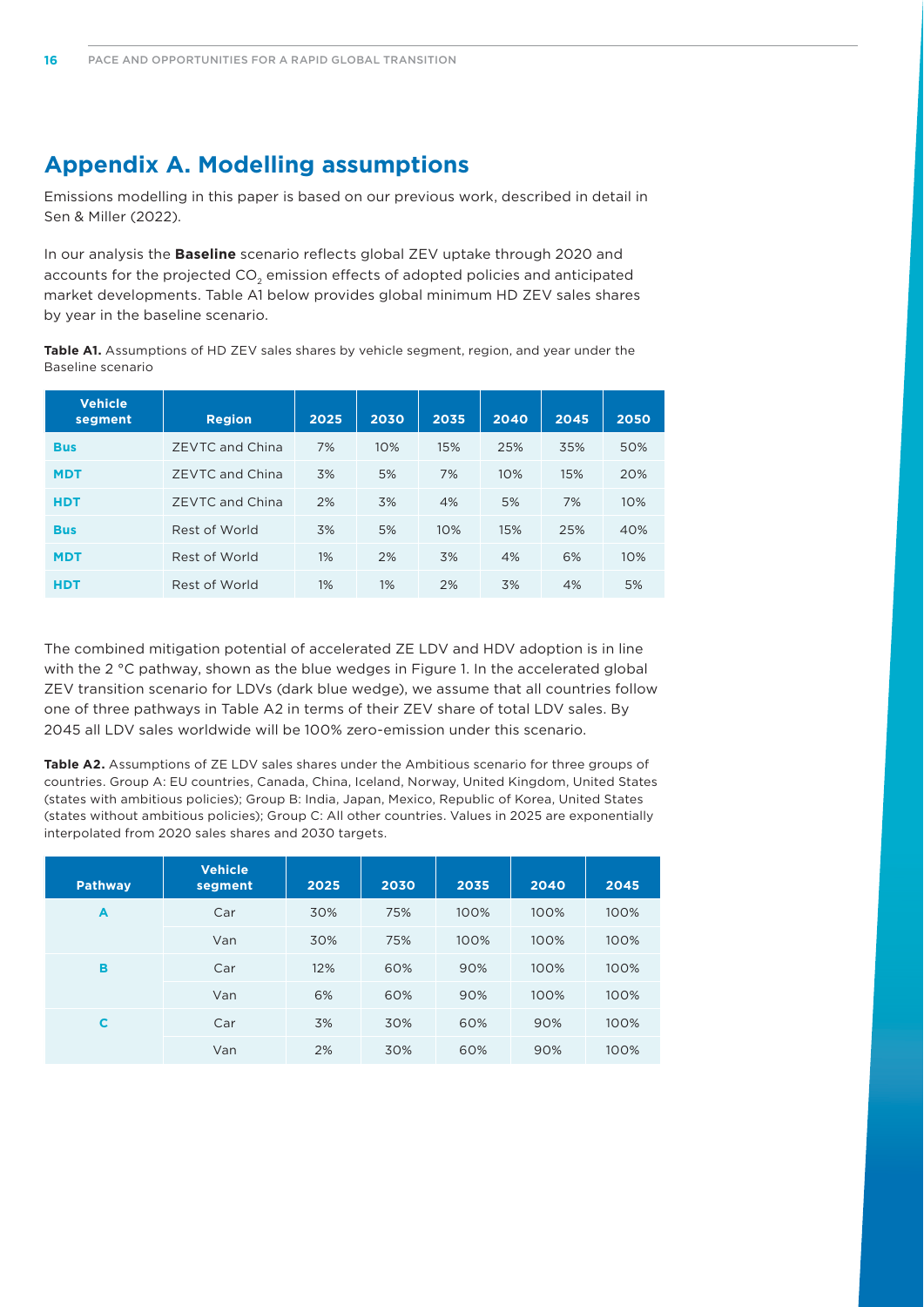| <b>Region</b>                   | <b>HDV 2020 WTW</b><br>CO <sub>2</sub> emissions (Mt) | <b>Bus</b> | <b>MDT</b> | <b>HDT</b> |
|---------------------------------|-------------------------------------------------------|------------|------------|------------|
| Canada                          | 82.2                                                  | 5%         | 28%        | 67%        |
| <b>Denmark</b>                  | 5.46                                                  | 11%        | 4%         | 85%        |
| <b>EU-27</b>                    | 297                                                   | 8%         | 7%         | 85%        |
| <b>France</b>                   | 45.71                                                 | 12%        | 6%         | 82%        |
| <b>Germany</b>                  | 63.1                                                  | 9%         | 12%        | 80%        |
| <b>India</b>                    | 206.2                                                 | 15%        | 16%        | 69%        |
| <b>Italy</b>                    | 23.87                                                 | 9%         | 8%         | 83%        |
| <b>Japan</b>                    | 82.7                                                  | 6%         | 46%        | 48%        |
| <b>Mexico</b>                   | 51.3                                                  | 19%        | 26%        | 55%        |
| <b>Netherlands</b>              | 10.48                                                 | 4%         | 3%         | 93%        |
| <b>Norway</b>                   | 7.3                                                   | 19%        | 9%         | 72%        |
| <b>Spain</b>                    | 32.88                                                 | 5%         | 6%         | 89%        |
| <b>Sweden</b>                   | 6.54                                                  | 10%        | 4%         | 87%        |
| <b>South Korea</b>              | 55.7                                                  | 35%        | 41%        | 24%        |
| <b>United</b><br><b>Kingdom</b> | 53.5                                                  | 7%         | 10%        | 83%        |
| <b>United States</b>            | 580.4                                                 | 6%         | 25%        | 69%        |

## **Table A3.** Share of HDV WTW CO<sub>2</sub> emissions in ZEVTC markets, by segment (2020)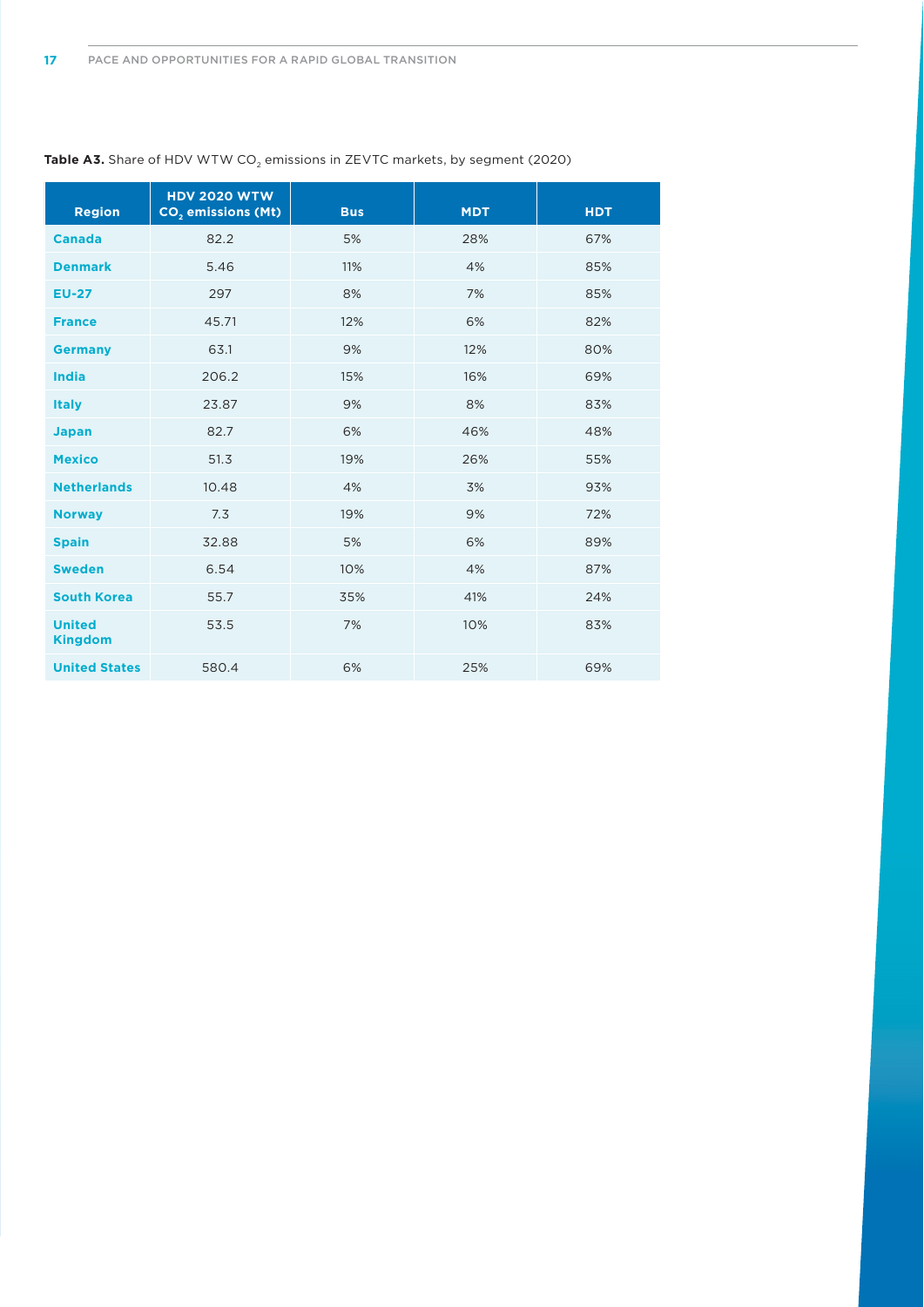## **Appendix B. HDV segment data**

HDV sales share data in Tables 2, 3, 4 and 5 for all ZEVTC members are from 2020 and are based on data published by Hall et al. (2021). No HDV sales information is available for Japan. Because of inconsistencies in segment definition and gaps in data availability, we made the following assumptions and simplifications for this analysis:

For urban buses, the sales shares for EU + UK + Norway, India, Mexico, and Republic of Korea are for all bus types. Sales data for Japan is not available.

For urban delivery vehicles, sales in California/US and Canada refer to all Class 4-6 straight trucks. Sales in India and Republic of Korea refer to vans in our database. Mexico sales data does not contain truck segment information. The sales data for Mexico does not contain information on truck segments.

For short- and long-haul tractor trailers, the original sales data in Canada are for all tractor-trailers and the ratio of short- to long-haul trucks is assumed to be the same as in the US. Original sales data in EU + UK + Norway refers to all tractortrailers (vehicle groups 5, 8, 10, 12, 14), and those account for 33.1% of all HDV sales. The split between long- and short-haul is based on reference values for regulated vehicle groups (4,5,9,10) in the EU HDV CO<sub>2</sub> standards, and our own estimates for the unregulated classes. Class 5-LH, 8, and 10-LH each have a 90% share of longhaul operations while the remaining 10% is regional/urban. Classes 5-RD, 10-RD, 12, and 14 have 10% of their operations long-haul, and 90% urban/regional/construction. The breakdown works out as 88.5% of long-haul and 11.5% of short/regional-haul. Sales in India and Republic of Korea refer to all tractor-trailers, without specifying short versus long haul. Long-haul and short-haul tractor trailers are assumed to have equal shares in these two countries. The sales data for Mexico does not contain any information on different truck segments.

## **Characteristics of first-mover segments**

Several HDV segments share enabling characteristics that make them well suited for electrification today:

**Duty Cycle.** Buses and other first-mover segments have predictable duty cycles, meaning they feature predefined routes and schedules that do not change from time to time. High predictability and low variation in duty cycle allow manufacturers to design products with vehicle energy storage capacity and powertrain systems tailored to the specific needs of an application.

**Return-to-base operations.** For HDVs that follow predefined routes and schedules, with return-to-base operations and long overnight dwell times, it is easier to facilitate planning for HD-specific infrastructure at fixed locations. Fleets that own facilities like depots and yards are in an advantageous position to set up their own HD ZEV recharging and refuelling equipment as public refuelling and recharging infrastructures unfold. A longer dwell time means vehicles will likely not need high-power recharging infrastructure and high capital investments across the established electricity system. The utility sector will be a key partner, through the design of electricity rates and by building physical infrastructure for HD ZEV fleets and balancing the utility system's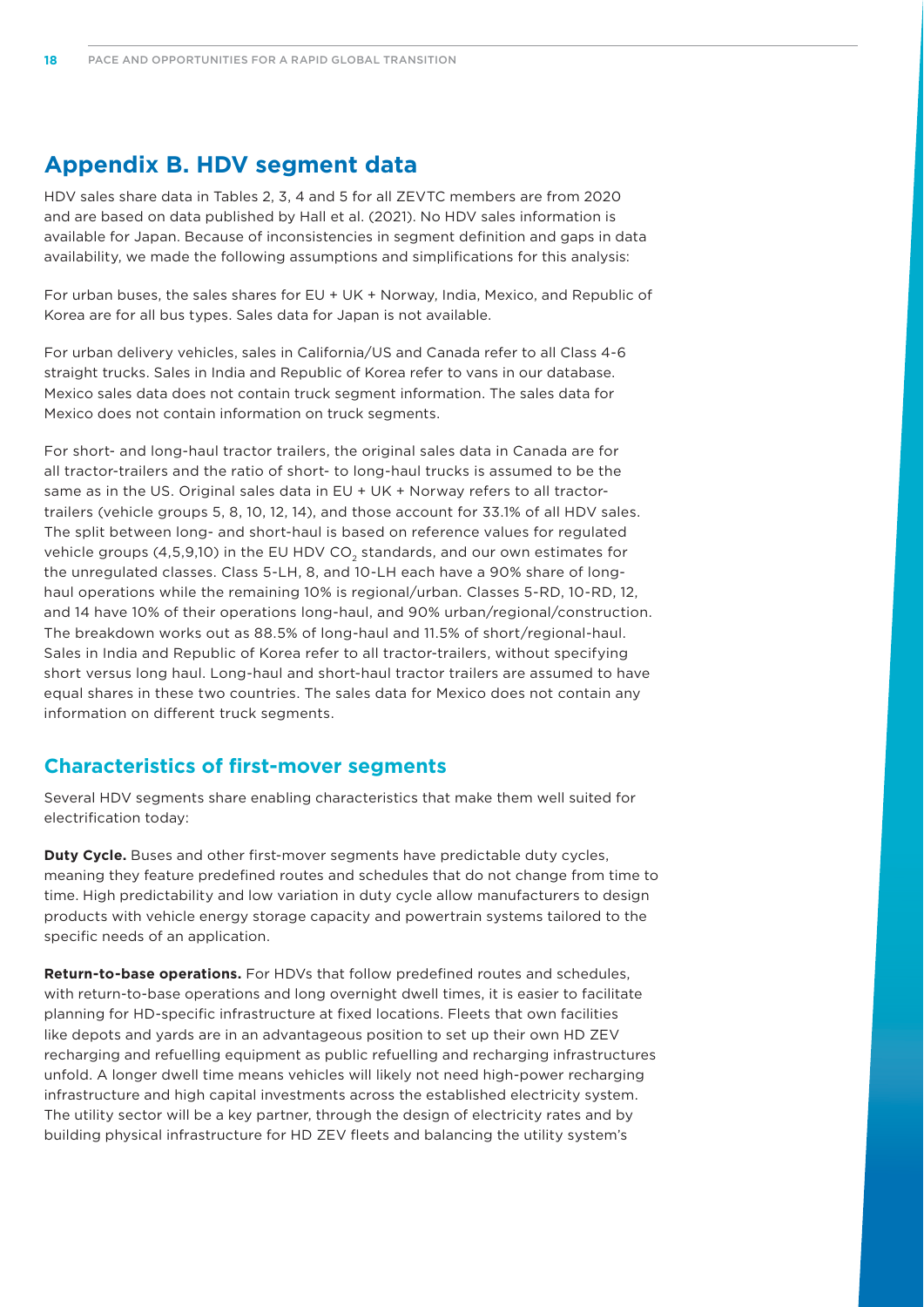own reliability, performance, and costs with those of HD ZEV fleet consumers.<sup>39</sup> In the interim, battery-electric HDVs whose recharging needs can be met without additional upgrades to the electric power system will be able to deploy even faster.

**Reliable and dedicated parking.** Fleet owners who have access to reliable and designated parking spaces for their vehicles can install, plan, and operate recharging/ refueling more easily. This is related to the advantages of having return-to-base operations. Dedicated spaces like depots enable deployment of reliable, and even guaranteed, charging and fueling equipment. This in turn reduces financial costs and operational uncertainties for fleet owners and operators who can build and plan infrastructure in fixed locations. Urban buses enjoy the benefits of having depots for recharging and refueling; California's trials of tractor trailer drayage trucks in several ports revealed that depots there were also a benefit.

Another enabling factor for HD ZEV adoption is **innovative business models** from the private sector. A notable example of successful public-private partnership is found in Santiago, Chile, which operates the second-largest fleet of zero-emission buses in the world, after China.40 Its success is largely attributed to a novel business model and tendering process that separates bus ownership from operations.<sup>41</sup> A fleet company owns and maintains the assets, while assuming the risks related to vehicle performance. Concessionaires provide drivers, operate vehicles, and manage day-to-day activities. Meanwhile, the public transit authority provides the guarantees needed to attract investors. The separation of ownership from operations gives rise to leasing, in which asset owners, utility companies and even vehicle manufacturers, which have substantial financing power, acquire the vehicles or their high-cost components, then lease them to vehicle operators.<sup>42</sup> Leasing reduces the burden of high upfront capital costs on vehicle operators.

An emerging business practice is third-party provision of vehicle fleets and recharging solutions, termed "vehicle-as-a-service" or "charging-as-a-service." These business models can help fleet owners bypass high access barriers to capital and infrastructure. Some HD ZEV manufacturers including Proterra, Scania, and Orange EV have taken a further step, providing a suite of vehicle design, production, financing, operational, and infrastructure services—a so-called "turnkey" solution.43,44 Turnkey solutions and other innovative private sector practices can make HD ZEV deployment possible even in the absence of government mandates, regulations or large fiscal subsidies. HDV segments that take advantage of the private sector's strengths can unlock barriers to financing and introduce business models that accelerate HD ZEV adoption.

<sup>39</sup> Yihao Xie and Felipe Rodríguez, "Zero-Emission Integration in Heavy-Duty Vehicle Regulations: A Global Review and Lessons for China," (ICCT: Washington, DC, August 31, 2021) [https://theicct.org/publication/](https://theicct.org/publication/zero-emission-integration-in-heavy-duty-vehicle-regulations-a-global-review-and-lessons-for-china/) [zero-emission-integration-in-heavy-duty-vehicle-regulations-a-global-review-and-lessons-for-china/](https://theicct.org/publication/zero-emission-integration-in-heavy-duty-vehicle-regulations-a-global-review-and-lessons-for-china/).

<sup>40</sup> Sebastián Galarza, "E-Mobility and Mass Transit Systems: The Experience of Santiago de Chile," presentation at the Workshop E-Mobility and Mass Transit: Global Case Studies & Indonesian Policy Review, June 3, 2021.

<sup>41</sup> Dalberg, C40 Cities, and International Council on Clean Transportation, "Investing in Electric Bus Deployment in Latin America: Overview of Opportunity and Market Readiness," July 2020, [https://theicct.](https://theicct.org/sites/default/files/publications/ZEBRA-market-readiness-pitch-sept2020.pdf) [org/sites/default/files/publications/ZEBRA-market-readiness-pitch-sept2020.pdf](https://theicct.org/sites/default/files/publications/ZEBRA-market-readiness-pitch-sept2020.pdf).

<sup>42</sup> Joshua Miller, Ray Minjares, Tim Dallmann, and Lingzhi Jin, *Financing the Transition to Soot-Free Urban Bus Fleets in 20 Megacities*, (ICCT: Washington, DC, 2017), [https://theicct.org/sites/default/files/publications/](https://theicct.org/sites/default/files/publications/Soot-Free-Bus-Financing_ICCT-Report_11102017_vF.pdf) [Soot-Free-Bus-Financing\\_ICCT-Report\\_11102017\\_vF.pdf.](https://theicct.org/sites/default/files/publications/Soot-Free-Bus-Financing_ICCT-Report_11102017_vF.pdf)

<sup>43</sup> Scania Group, "Battery Electric Truck," accessed February 16, 2022, [https://www.scania.com/group/en/](https://www.scania.com/group/en/home/products-and-services/trucks/battery-electric-truck.html) [home/products-and-services/trucks/battery-electric-truck.html.](https://www.scania.com/group/en/home/products-and-services/trucks/battery-electric-truck.html)

<sup>44</sup> Truckinginfo, "Proterra Offers Turnkey Management for Battery-Electric Vehicles," May 16, 2019, [https://](https://www.truckinginfo.com/331988/proterra-introduces-fleet-management-ecosystem-for-battery-electric-vehicles) [www.truckinginfo.com/331988/proterra-introduces-fleet-management-ecosystem-for-battery-electric](https://www.truckinginfo.com/331988/proterra-introduces-fleet-management-ecosystem-for-battery-electric-vehicles)[vehicles](https://www.truckinginfo.com/331988/proterra-introduces-fleet-management-ecosystem-for-battery-electric-vehicles).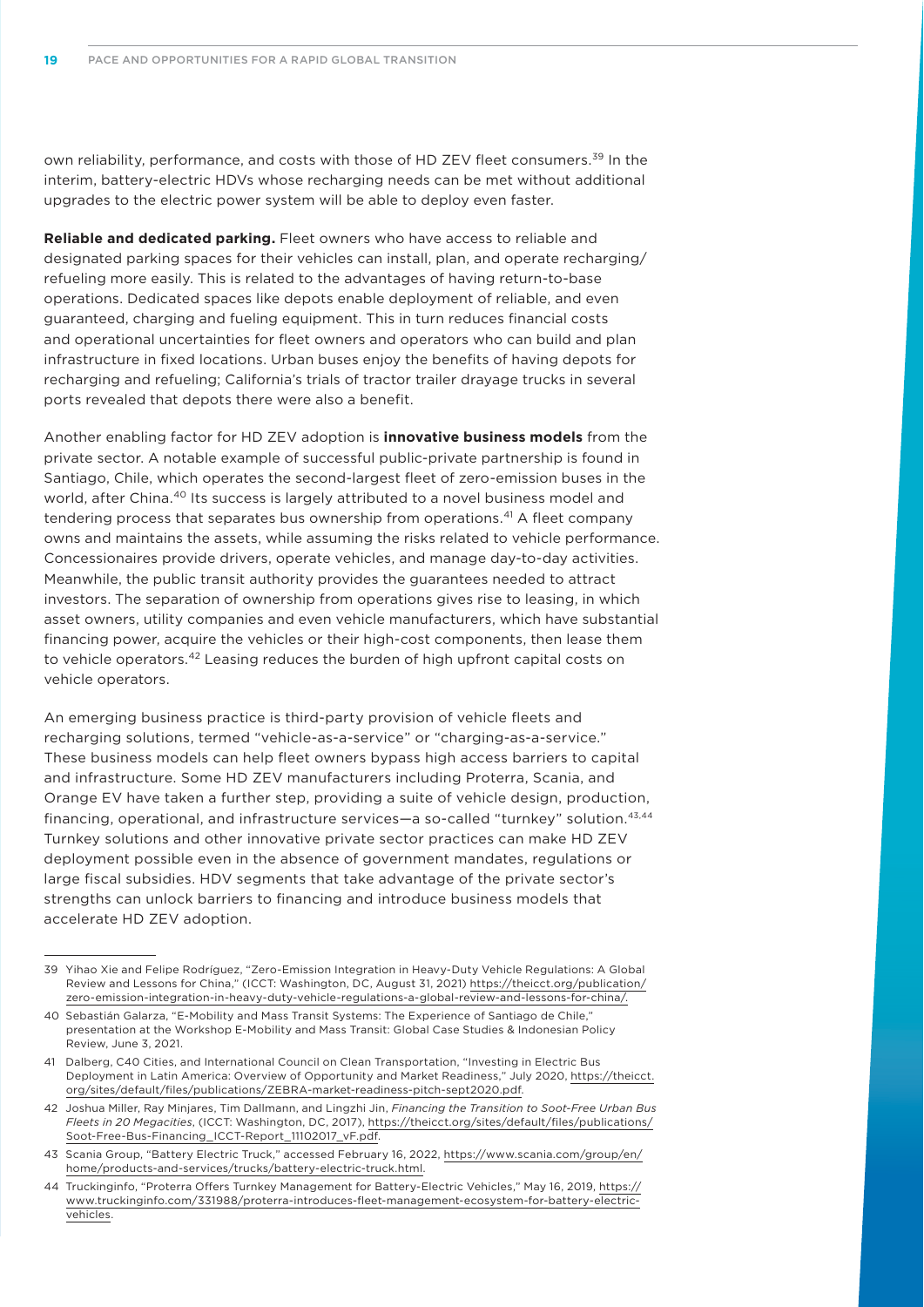## **Total cost of ownership**

The data on total cost of ownership parity assessment comes from a wide literature review of published TCO studies in ZEVTC members. We synthesize the major findings of these studies and identify board consensus regarding when TCO parity is achieved. Generally, there is a dearth of literature on HDV TCO analysis outside of the US, Europe, and China, especially for trucks. It is important to note that each study has its own set of assumptions on vehicle upfront cost, energy and infrastructure cost, vehicle kilometers/miles travelled, and other variables that are important factors for the final TCO outcome, and they should be interpreted carefully. In this paper the TCO parity years for Canada are assumed to be identical to results of US studies due to the shared market and geographical proximity.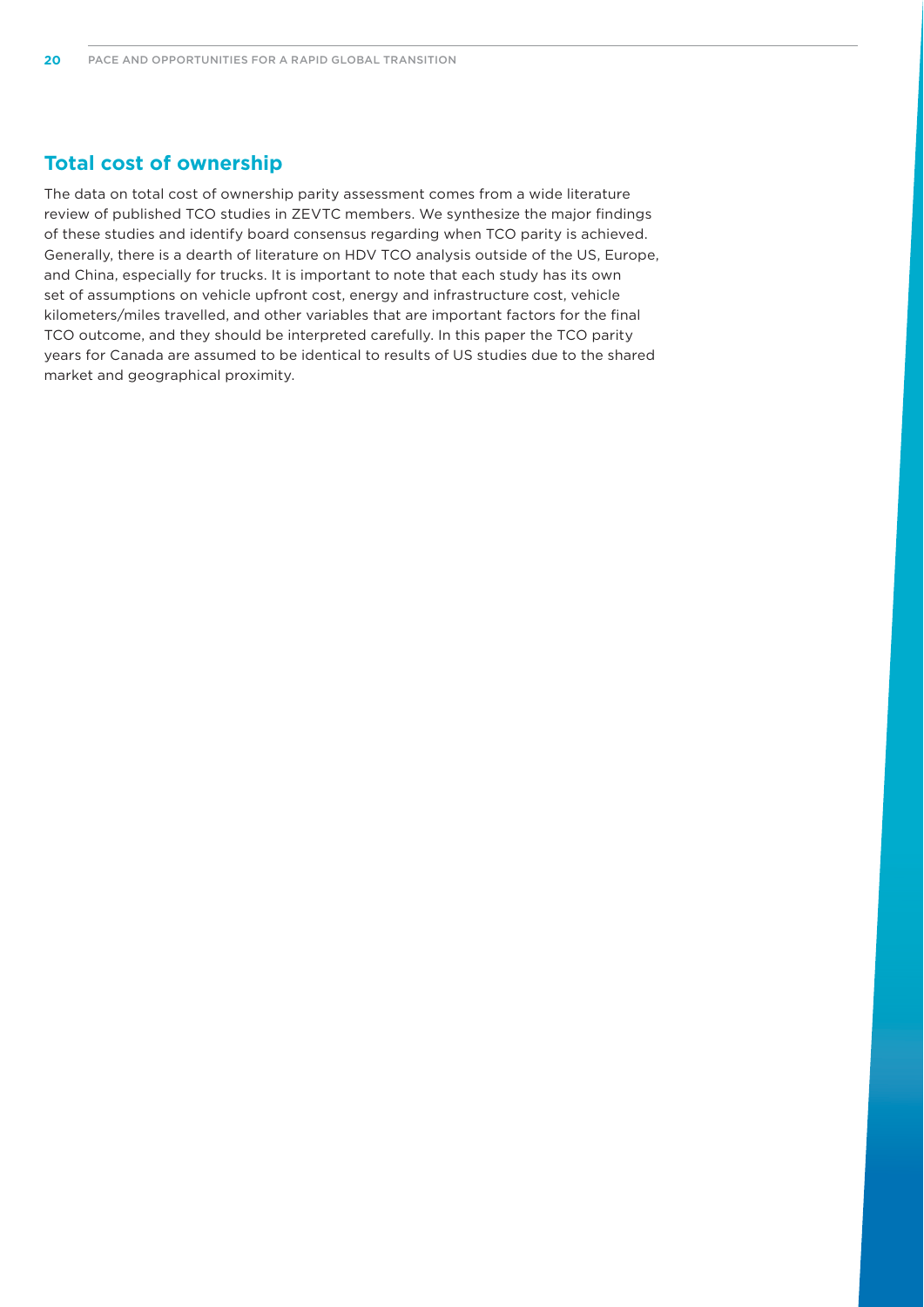#### **Table A4.** Published HDV TCO studies in ZEVTC members for cost parity assessment

| <b>Region</b>            | <b>Link to study</b>                                                                                                 | <b>Segments</b><br>covered                                                                                    | <b>Main findings</b>                                                                                                                                                                                                                                                                                                                                                                                                                                                                                                                                   |
|--------------------------|----------------------------------------------------------------------------------------------------------------------|---------------------------------------------------------------------------------------------------------------|--------------------------------------------------------------------------------------------------------------------------------------------------------------------------------------------------------------------------------------------------------------------------------------------------------------------------------------------------------------------------------------------------------------------------------------------------------------------------------------------------------------------------------------------------------|
| US/<br><b>California</b> | https://vms.es.anl.gov/tools/bean/                                                                                   | Urban buses,<br>urban delivery<br>vehicles, short-<br>haul tractor<br>trailers, long-haul<br>tractor trailers | Transit buses can achieve TCO parity with diesel<br>before 2024. Class 4-7 short-haul rigid trucks can<br>achieve TCO parity with diesel between 2022 and<br>2026. Class 8 short-haul tractor trailers achieve<br>TCO with diesel between 2028 and 2033. Class 8<br>long-haul tractor trailers achieve TCO with diesel<br>between 2040 and 2045.                                                                                                                                                                                                       |
|                          | https://www.nrel.gov/docs/<br>fy21osti/71796.pdf                                                                     | Urban delivery<br>vehicles, short-<br>haul tractor<br>trailers, long-haul<br>tractor trailers                 | Class 4 delivery trucks can already achieve TCO<br>parity with diesel in 2020, and Class 8 short-haul<br>tractor trailers can achieve TCO parity with diesel<br>by 2023. Class 8 long-haul tractor trailers can only<br>achieve TCO parity with diesel after 2050.                                                                                                                                                                                                                                                                                     |
|                          | https://publications.anl.gov/<br>anlpubs/2021/05/167399.pdf                                                          | Urban delivery<br>vehicles, short-<br>haul tractor<br>trailers, long-haul<br>tractor trailers                 | Class 4 Delivery vans can achieve TCO parity with<br>diesel by 2023. Class 8 day cab short-haul tractor<br>trailers can achieve TCO parity with diesel by<br>2027. Class 8 sleeper cab long-haul tractor trailers<br>can achieve TCO parity with diesel by 2031.                                                                                                                                                                                                                                                                                       |
|                          | https://www.edf.org/sites/<br>default/files/documents/<br>EDFMHDVEVFeasibilityReport22jul21.<br>pdf                  | Short-haul tractor<br>trailers, long-haul<br>tractor trailers                                                 | Delivery vans and trucks and service vans can<br>achieve TCO parity with diesel before 2025. Class<br>8 short-haul and long-haul tractor trailers can<br>both achieve TCO parity with diesel before 2025.                                                                                                                                                                                                                                                                                                                                              |
|                          | http://www.zevalliance.org/zero-<br>emission-freight-2020/                                                           | Urban delivery<br>vehicles, short-<br>haul tractor<br>trailers                                                | Battery-electric cargo vans will reach TCO parity<br>with diesel by 2026. Battery-electric 19t trucks<br>will reach TCO parity with diesel by 2028. Battery-<br>electric yard tractors will reach TCO parity with<br>diesel by 2027Battery-electric long-haul trucks<br>will reach TCO parity with diesel by 2029.                                                                                                                                                                                                                                     |
|                          | https://ww2.arb.ca.gov/sites/default/<br>files/2021-08/210909costdoc_ADA.<br>pdf                                     | Urban delivery<br>vehicles, short-<br>haul tractor<br>trailers                                                | Battery-electric cargo vans can already reach<br>cost parity with diesel in 2025, and fuel cell<br>electric will be TCO competitive by 2030. Battery-<br>electric walk-in vans have lower TCO than diesel<br>in 2025, and fuel cell electric is almost TCO<br>competitive in 2025. Both battery-electric and<br>fuel cell electric day cab tractors have lower TCO<br>than diesel in 2025. Fuel cell electric sleeper cab<br>tractors have lower TCO than diesel in 2025.<br>Battery-electric sleeper cab tractors will achieve<br>TCO parity in 2030. |
|                          | https://www.edf.org/media/new-<br>study-finds-rapidly-declining-costs-<br>zero-emitting-freight-trucks-and-<br>buses | Urban buses,<br>urban delivery<br>vehicles                                                                    | Both zero-emission urban buses and Class 4-7<br>short-haul rigid trucks can achieve TCO parity<br>with diesel before 2027                                                                                                                                                                                                                                                                                                                                                                                                                              |
|                          | https://theicct.org/publication/cost-<br>ev-vans-pickups-us-2040-jan22/                                              | Urban delivery<br>vehicles                                                                                    | TCO of electric vans and pickup trucks weighing<br>3.9 to 6.4 tonnes, and with a 200-mile range, is<br>already lower than a diesel version today, and will<br>be lower than a gasoline version by 2025.                                                                                                                                                                                                                                                                                                                                                |
|                          | https://theicct.org/sites/default/<br>files/publications/ICCT_EV_HDVs_<br>Infrastructure_20190809.pdf                | Short-haul tractor<br>trailers                                                                                | Battery-electric short-haul tractor-trailers meet<br>TCO parity with diesel tractor-trailers by 2030                                                                                                                                                                                                                                                                                                                                                                                                                                                   |
|                          | https://www.nrel.gov/docs/<br>fy22osti/82081.pdf                                                                     | Urban delivery<br>vehicles, short-<br>haul tractor<br>trailers, long-haul<br>tractor trailers                 | Battery-electric HDVs tend to become cost-<br>competitive for smaller trucks before 2030 and<br>for short-haul (500-mile) heavy trucks by 2035.                                                                                                                                                                                                                                                                                                                                                                                                        |